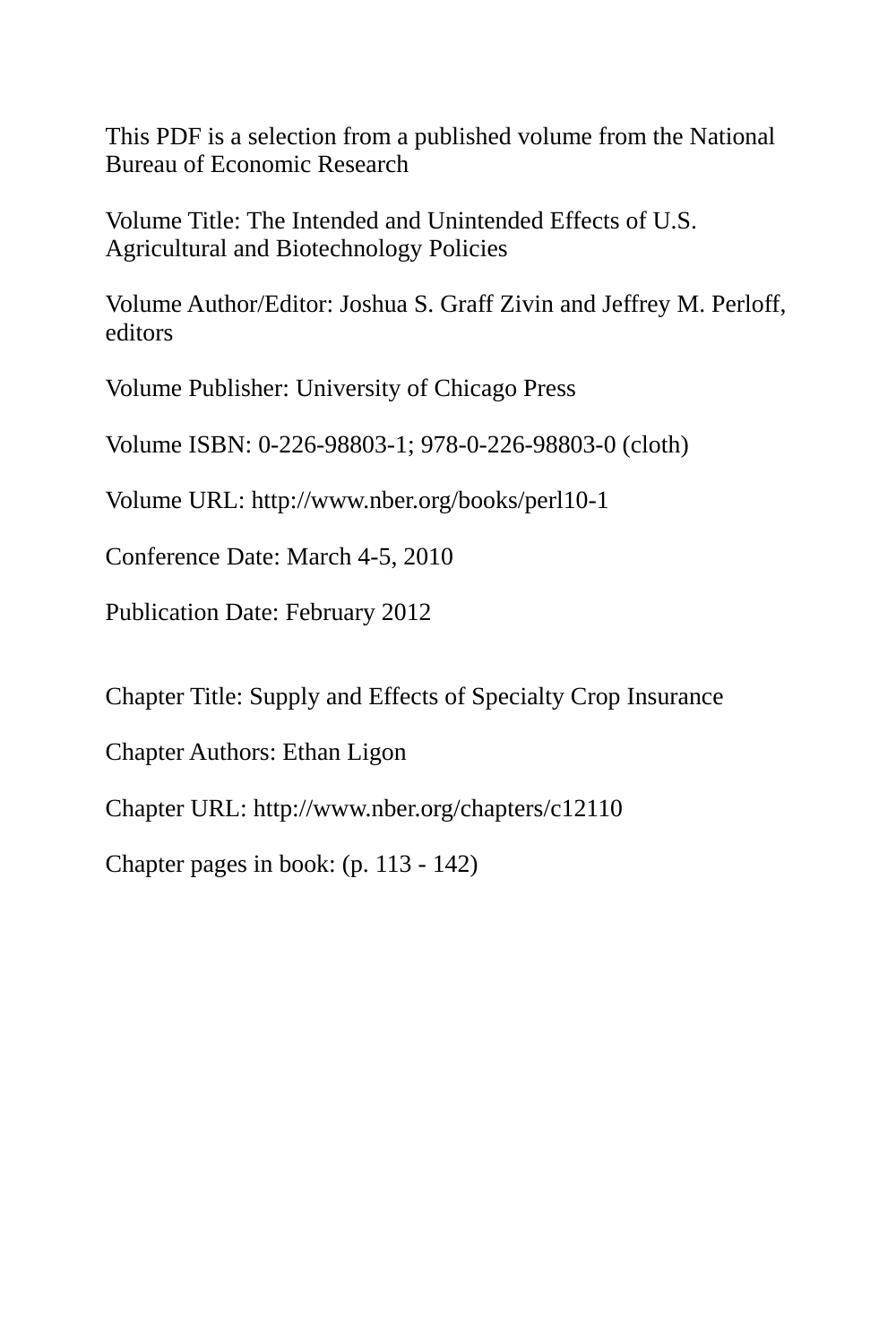# **Supply and Effects of Specialty Crop Insurance**

Ethan Ligon

#### **4.1 Introduction**

The federal government has played a role in providing crop insurance to producers of particular sorts of crops across the United States since 1938, soon after Franklin Delano Roosevelt announced the creation of an institution to provide such insurance. Roosevelt's rationale for the program had explicitly to do with smoothing supply, as "neither producers nor consumers are benefited by wide fluctuations in either prices or supplies of farm products."1

The original system Roosevelt proposed was for wheat and allowed payment of both premiums and indemnities in either cash or in kind, at least in part because in- kind payments by farmers could be used to establish buffer stocks of wheat. What became the Federal Crop Insurance Corporation (FCIC) no longer accepts or makes in- kind payments, and the federal government no longer makes any effort to reduce variation in prices by managing buffer stocks of wheat or other commodities. It seems that the original motivation for the program—to smooth food supply and prices—

Ethan Ligon is associate professor of agricultural and resource economics and a member of the Giannini Foundation of Agricultural Economics at the University of California, Berkeley.

This research was supported in part by the National Research Initiative of the Cooperative State Research, Education, and Extension Service, USDA, Grant CA-B<sup>∗</sup>-AEC-7424-CG, and in part by funding from the Giannini Foundation of Agricultural Economics. Alana LeMarchand provided excellent research assistance, particularly in the preparation of the data set. My thanks also to Ron Lundine of U.S. Department of Agriculture/Risk Management Agency (USDA/ RMA) for his help in understanding the process by which new crop insurance programs are created.

1. See *New York Times,* February 19, 1937.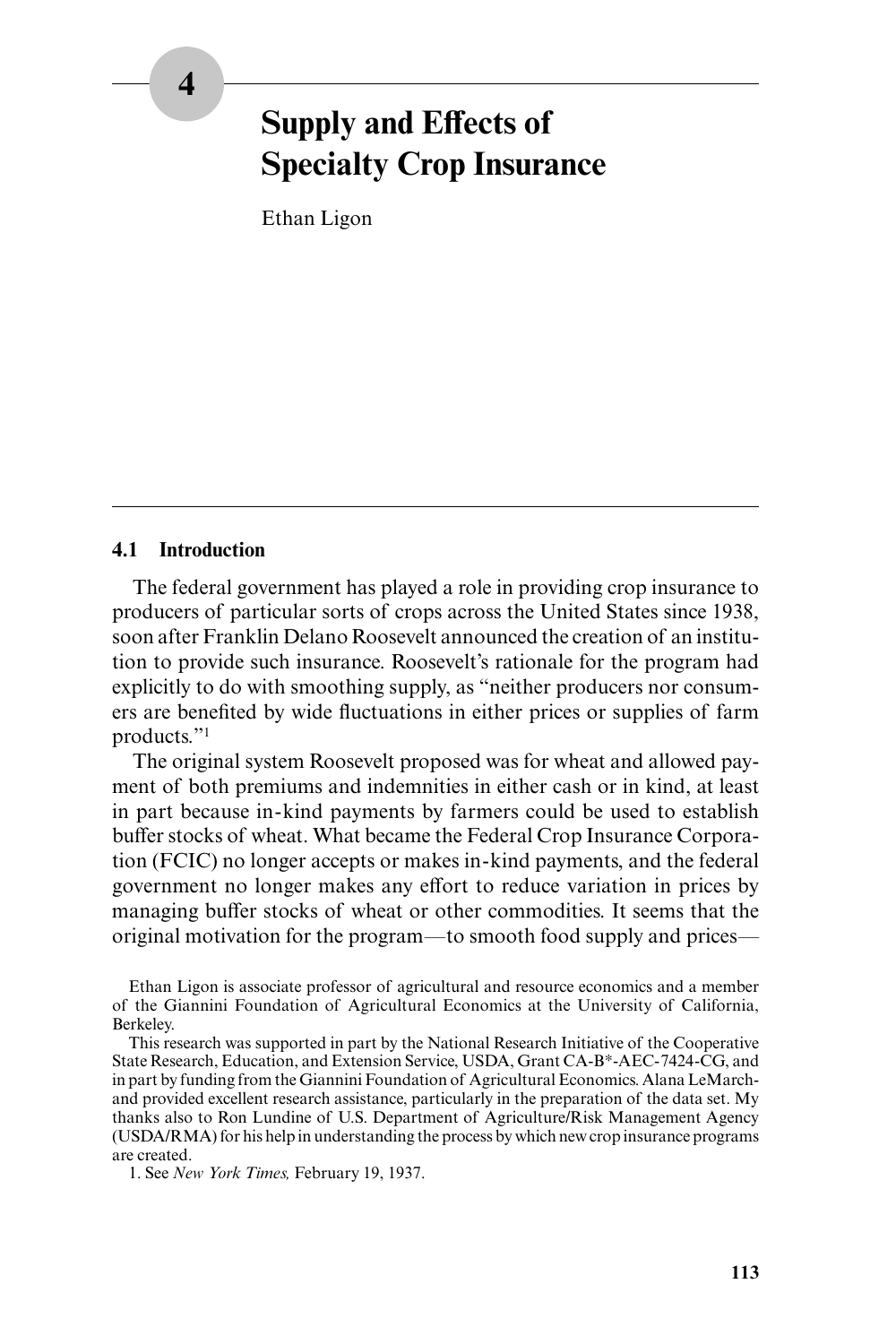has changed. The motivation now has to do with providing an orderly way to improve producer welfare by providing payments to producers in states of nature when either yields or prices are low.

It's been possible to purchase policies to cover low yields of wheat in many states since federal crop insurance began in 1938. However, both the areas and the crops for which policies are available have expanded over time. Insurance to cover low yields of "program" crops other than wheat emerged in many states in the years subsequent to 1938 and expanded beyond the program crops with the passage of the 1980 Federal Crop Insurance Act. Only since the late nineties, however, have policies become available for in suring against losses associated with the production of most fruits and vegetables. The number and variety of such products have expanded dramatically over the last decade, following legislative changes made in 1994, 1996, and 2000 designed to encourage the use of crop insurance by farmers.

To grasp the scale of the change, consider just the case of California, where a predominance of fruit and vegetable crops are grown. A given insurance product is specific to a particular crop and county of production. Figure 4.1 shows both the number of county- crops in a given year according to the National Agricultural Statistics Service (NASS) and the number of county-crop insurance products offered. From the figure, one can see that in 1981 there were just a handful of contracts offered (twenty- eight; for almonds, citrus, grapes, raisins, and processing tomatoes). There was a sharp increase in 1989, to nearly 500 products, and then an explosion in 1990, followed by an even larger explosion in 1995. The number of products has



Fig. 4.1 Number of county-crop observations and frequency of county-crop insur**ance contracts, by year**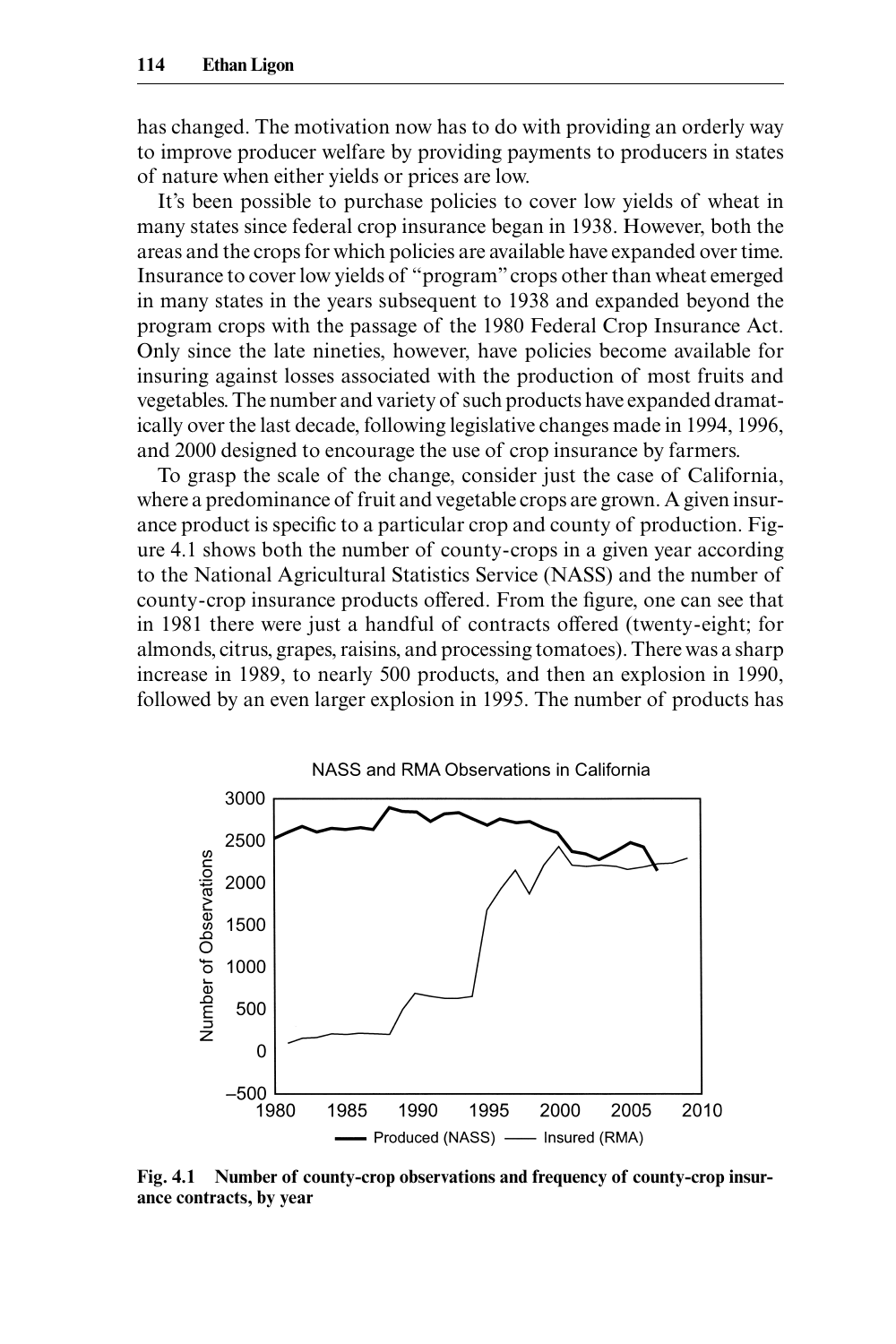grown since and now amounts to about 2,300 products across California's fifty-eight counties.

There are two types of justifications typically offered for the provision of crop insurance. The first has to do with concern for producers' welfare. This is not a trivial concern, especially for fruits and vegetables, because these commodities may involve much more risk than do cereal crops. The second has to do with consumer welfare—the idea is that by providing insurance to a risk- averse producer, one can induce those individual producers to act as though they were more nearly risk- neutral and more willing to make production and management decisions consonant with the interests of consumers. Further, such programs could be expected to encourage entry by new producers as insurance should lower the costs of production by risk- averse producers and, thus, lower prices.

Specialty crops, particularly fruits and vegetables, differ in several important respects from traditional commodity crops in ways that may affect both demand for insurance and the difficulty of supplying insurance. Let us first consider some demand- side issues. First, prices for many perishable fruits and vegetables have much greater variation than do prices for storable commodities. One might expect this to create increased demand for crop insurance that could deal with this price risk. However, second, a predominance of fruits and vegetable crops in California are marketed via vertical contracts with intermediaries, and, in many cases, these contracts already play an important role in the producer's risk management (Wolf, Hueth, and Ligon 2001). The existence of these alternative arrangements for managing risk ought to tend to reduce demand for federal crop insurance. Third, because production of many specialty crops is concentrated within a relatively small geographical area, spatial (e.g., weather) shocks that affect production in this area will have a much larger effect on aggregate supply than would a similar shock for a commodity with more geographically dispersed production. As a consequence, negative shocks to yield will cause positive shocks to price—it's not even clear that the average producer will be harmed by such production shocks because the increase in price may easily exceed the decrease in aggregate production. Thus, demand for yield insurance for any commodity with a combination of geographic concentration of production and inelastic short- run demand should be expected to be very low.

Turning to the supply side, the sheer diversity of specialty crops both across commodities and across space for a particular commodity makes the design of appropriate insurance products more demanding than it may be for commodity crops. Further, the well- developed organizations that serve, for example, wheat farmers in other states, and that may serve as an important channel for identifying and marketing to relevant producers will be absent for many (though not all) specialty crops. Related, to the extent that designing an insurance product for a particular crop involves some level of fixed costs (e.g., the costs of the five-year feasibility and pilot programs the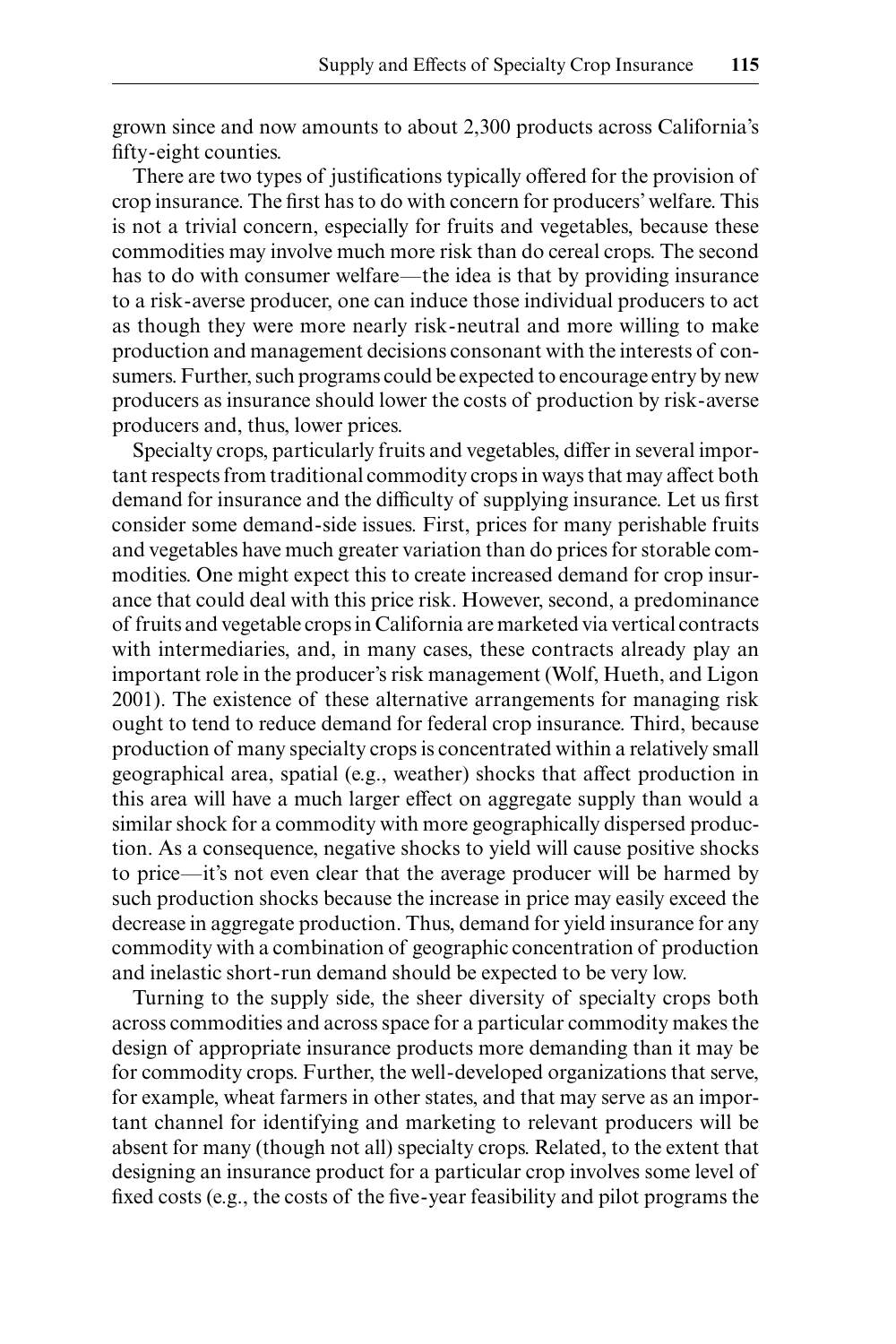Risk Management Agency [RMA] conducts), then the return to the investment made in these fixed costs may be lower in a state where there are many diverse crops with geographically concentrated production.

If the extension of federal crop insurance programs to cover fruit and vegetable production has affected either producer or consumer welfare, then we would expect to see this reflected in output and prices. We have high frequency (weekly) data available for wholesale prices of a wide range of fruits and vegetables in California and elsewhere in the country. We have monthly production data for many crops by California county. And then, finally, we have data on the expansion of crop insurance programs across counties, years, and crops.

This chapter uses data on crop insurance policies to explore the variation in the timing of their introduction in different locations for different crops. Aside from simply seeking to describe the data, we're interested in using these data to try and understand something about the supply of insurance (the topic of section 4.3). In section 4.4, we tackle the central question of the chapter: what effect does the introduction of crop insurance programs have on output of the insured crops and on prices of those crops? Section 4.5 concludes.

#### **4.2 Data on Insurance for Specialty Crops in California**

#### 4.2.1 Data Sources

For the results and discussion of specialty crop insurance in California found in this chapter, we rely principally on two different sources of data. First, data on agricultural production and prices collected by the National Agricultural Statistics Service (NASS), which maintains a database of agricultural production and prices since 1980.<sup>2</sup> These data include information for produce as well as for livestock and other crops. Second, the Risk Management Agency (RMA) that administers the FCIC insurance policies maintains a database of insurance policies sold for qualifying agricultural products.3

Using data from these two sources, we construct a database that matches data on insurance supply and demand with data on production and prices. The unit of observation in the resulting data set is a county-crop-year: because the number of California counties hasn't changed over the period 1981 to 2007 (the period our analysis covers) and the crops NASS has collected data on haven't much changed, we have a balanced data set of 190 crops over twenty-six years and fifty-seven counties (only urban San

<sup>2.</sup> See http://www.nass.usda.gov/Statistics\_by\_State/California/Publications/AgComm/ indexcac.asp.

<sup>3.</sup> See http://www.rma.usda.gov/data/sob/scc/.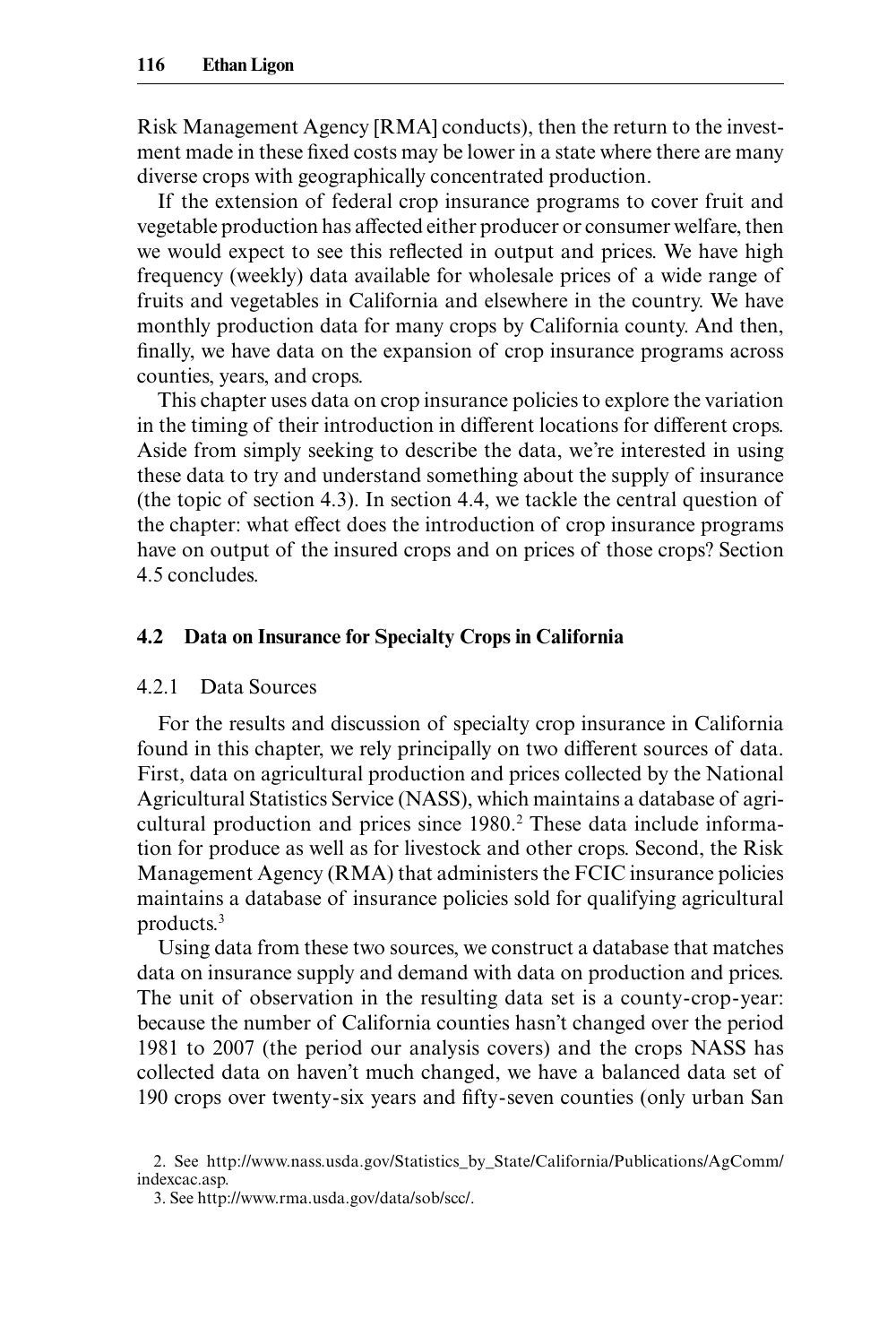Francisco County is missing). However, as not all crops are grown in every county, the total number of crop- county pairs is 1,053, and the total number of crop-county-year observations is 29,485. Because NASS and RMA use slightly different methods of identifying crops, we had to construct a concordance to match up data from these respective sources: details may be found in appendix A.

#### 4.2.2 Brief Descriptive History

#### *Crop Insurance in California*

Though a program of federal crop insurance began in the United States in 1938, until 1981, the operations of the FCIC were extremely limited in two ways. First, prior to 1981, the FCIC only insured program commodities such as grains, dairy, and oilseeds, and, second, crop insurance consisted mainly of free disaster coverage. However, 1980 saw the passage of the Agricultural and Food Act, which was meant to replace free coverage with an experimental buy-up insurance, which required participants to pay an insurance premium for coverage and which was to be made available for a much broader variety of crops (beyond commodity crops).

Demand in California for the insurance products offered in the eighties was weak. Demand everywhere was weak—despite subsidies that made the expected return to insurance policies large and positive for the average enrolled producer, only 25 percent of eligible acreage was enrolled by 1988 (Glauber 2004). But because of inadequate data with which to rate policies for specialty crops, insurance products simply didn't exist to cover more than a very small share of agricultural production in California. Figure 4.2 shows a time series of the number of crops for which policies were offered in California by year: in 1981, there were only thirteen such crops (basically, the program crops plus policies for almonds, citrus, grapes, raisins, and tomatoes).

Further, prior to 1985, insurable yields for a particular farm depended on average yields in the county, and adequate data to estimate the distribution of county- level yields even for the small number of insurable crops were limited to a handful of California counties.

After the passage of two ad hoc disaster bills (in 1988 and 1993: Risk Management Agency 2009), Congress passed the Federal Crop Insurance Reform Act of 1994 (FCIRA). The principal goals of the Act were to expand coverage to cover more (especially specialty) crops, and to increase participation by creating a new category of mandatory.4 Prior to 1994, the insurance policies available offered varied levels of coverage as a function

<sup>4.</sup> A list of specialty and nonspecialty crops can be found in appendix B. More precisely, having at least cat insurance became a criterion for producer eligibility for a range of other federal programs.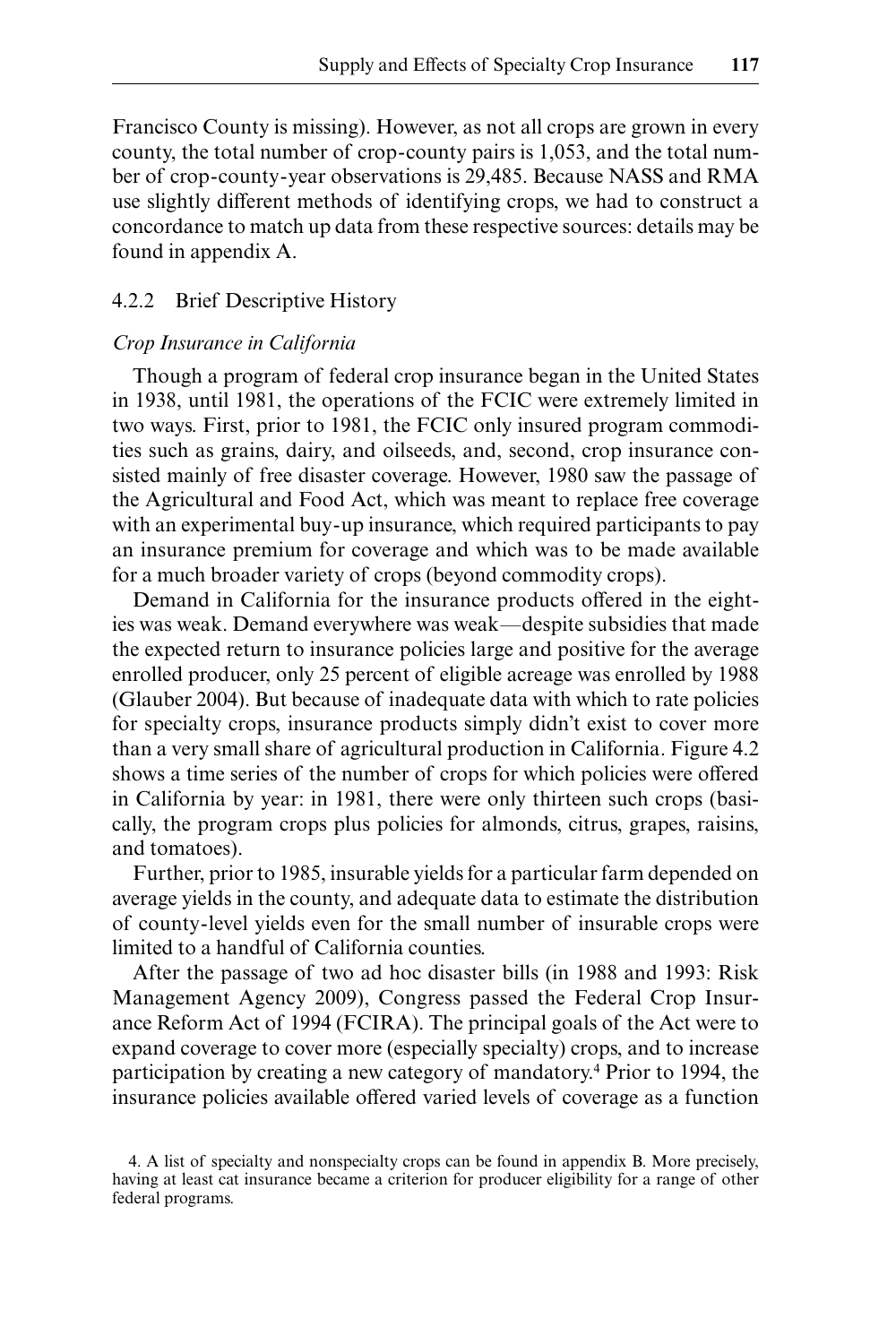

**Fig. 4.2 Number of insurable crops in California, by year**

of the premium amount paid. The catastrophic (cat) coverage offered in 1994 established a low baseline level of coverage with no premium (though producers were charged a flat nominal administrative fee).<sup>5</sup> The results of this legislative change for use of crop insurance in California can be seen in figure 4.3. In 1995, there was no very large change in demand for the buy-up policies, but a huge increase in demand for the new quasi- mandatory cat policies. This huge increase went a considerable way toward achieving the goal of increasing overall producer participation. However, the increase in participation evident in figure 4.3 for California was almost entirely due to the new mandatory cat insurance—no policy for new California crops was developed by the RMA between 1991 and 1997, at which time programs for apricots and nectarines were developed (see table 4.1).6

A second act of Congress, the Federal Agriculture Improvement and Reform Act of 1996 (FAIR), gave the option of forgoing cat insurance in exchange for forfeiture only of eligibility for federal disaster benefits. The Act also created the RMA, whose function was to administer FCIC crop insurance, including researching crops to make insurance available on more crops.

<sup>5.</sup> Compensation was for "losses exceeding 50 percent of an average yield paid at 60 percent of the price established for the crop for that year."

<sup>6.</sup> Of the many specialty crops that aren't covered (in at least some counties), some disaster insurance is available based on countywide production, rather than on a given producer's production history. These specialty crops are instead covered by the "Noninsured Crop Disaster Assistance Program," which was also created by the 1994 act.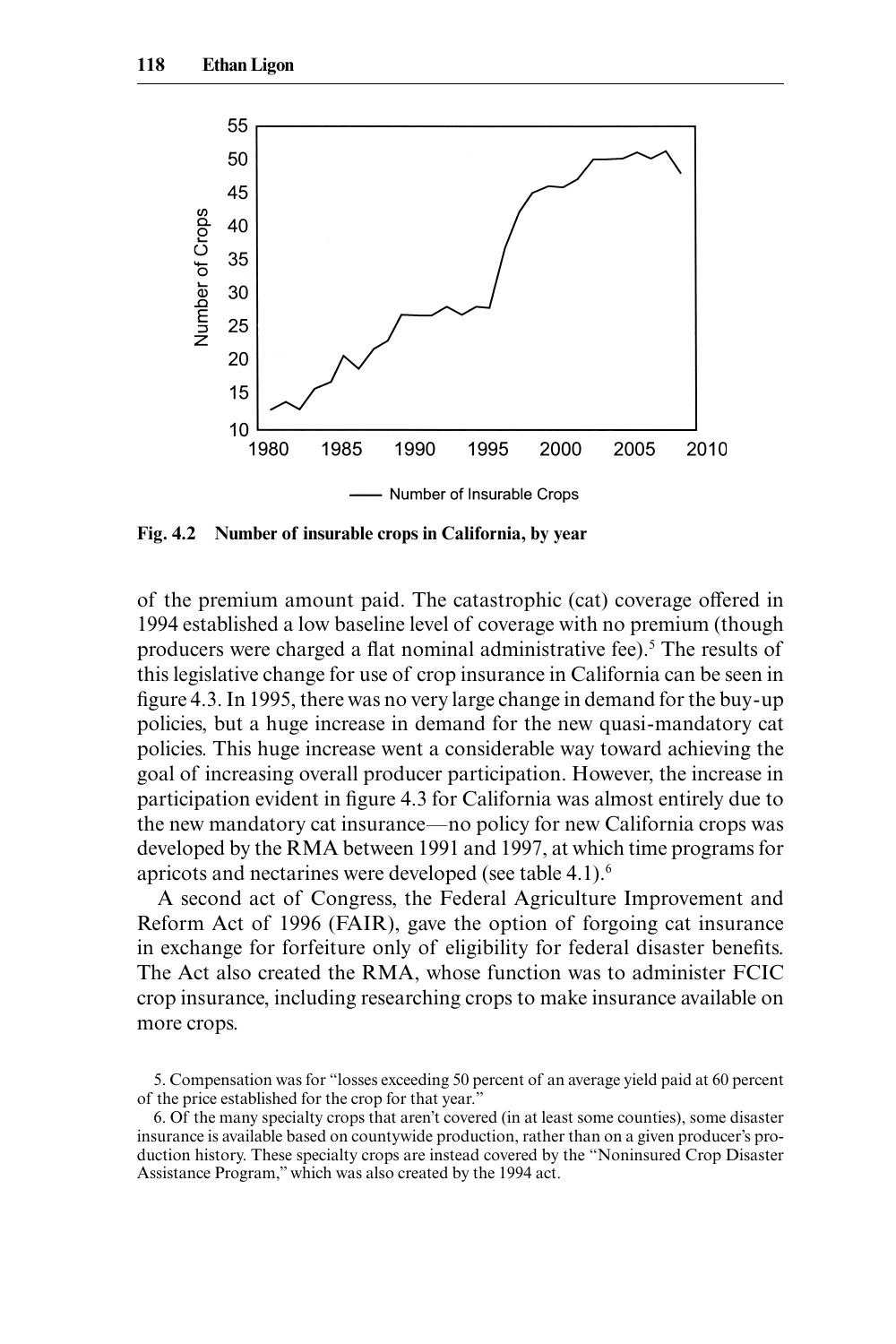

**Fig. 4.3 Number of policies sold in California, by category and year**

## *Notable Features of California Agriculture*

Among the important agricultural states, California is notable for the very large share of specialty crops in the total value of its agricultural production. As an examination of figure 4.4 makes clear, fruits and vegetables collectively accounted for over half the total value of California agricultural production in 2007, with a collective value of roughly twenty billion dollars. It's not only that the nominal value of fruits and vegetables have been increasing sharply since the 1980s; their share in the total value of California agricultural production has also increased over time and has exceeded half of total value since about 2000. The only other class of agricultural commodities to increase its share over this period of time is dairy, so between figure 4.4 and figure 4.5, we see a picture of increasing specialization, with the three highest value categories of agricultural commodities accounting for an increasing share of total production over time.

What accounts for this increased specialization? The increased specialization evident in these figures occurs over the same period in which insurance for specialty crops is introduced. In a study of program crops, O'Donoghue, Roberts, and Key (2009) find that the expansion of crop insurance associated with the 1994 FCIRA led to modest increases in on-farm specialization, either because producers substituted toward crops whose expected returns increased with the introduction of subsidized insurance or because insurance reduced demand for crop diversification for risk-management reasons. One possibility is that similar mechanisms are at work here and that with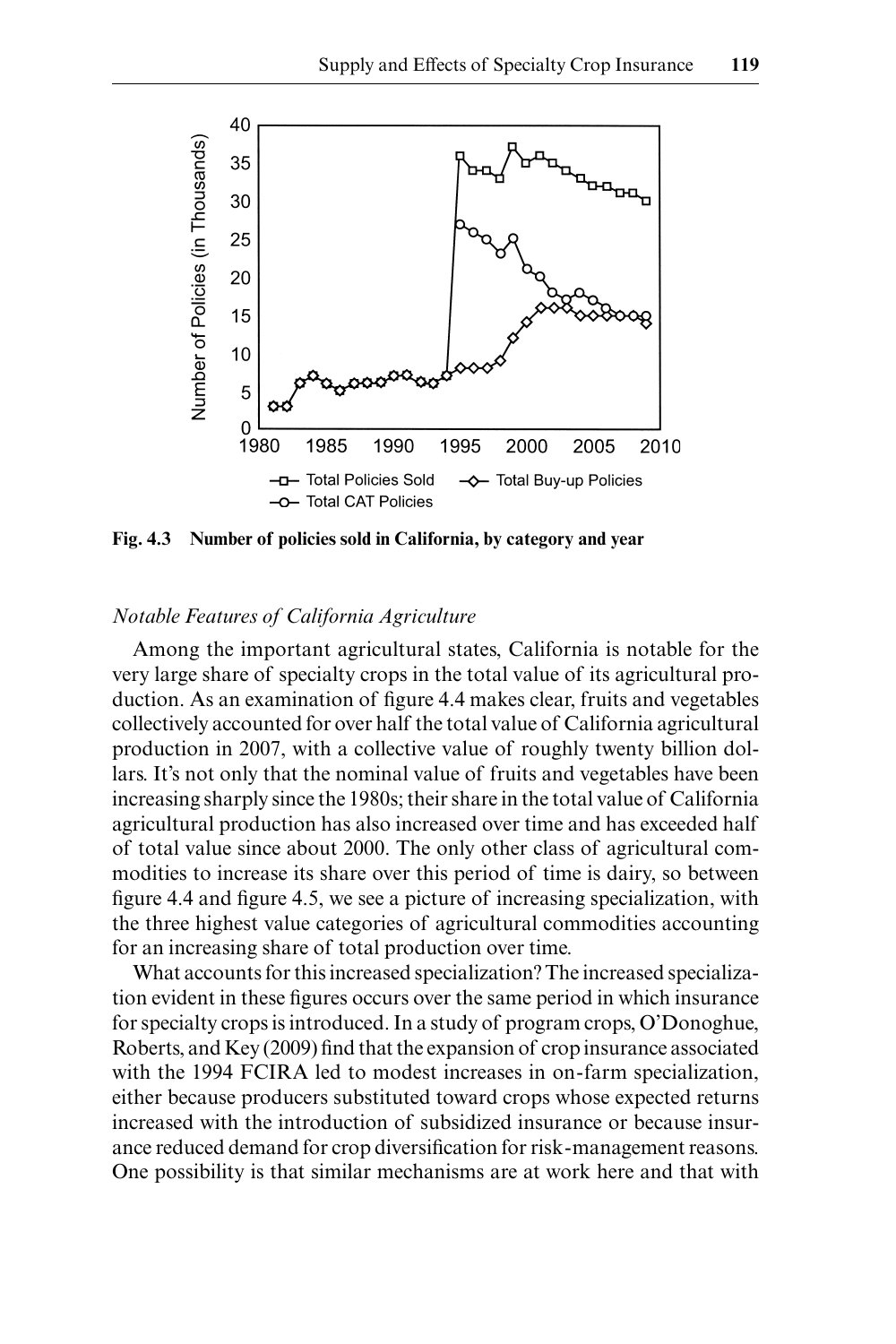

**Fig. 4.4 Total market values for California agricultural production**

the introduction of insurance, the improvement in the (insured) distribution of returns to growing fruits and vegetables led farmers to substitute toward these commodities.

This hypothesis is consistent with figure 4.6, which shows not only a steady increase in the total value of Californian agricultural production over time, but also that this increase in value is essentially entirely attributable to the increase in the value of insurable crops (i.e., crops produced in a county where insurance is available for that crop). So one might be tempted to infer that the expansion of crop insurance to cover specialty crops over this period led to an increase in the value of these crops.

However, this inference is not so straightforward. The problem is that an increasing number of crops became insurable at an increasing number of locations over this period. Furthermore, as discussed in section 4.3, insurance was wasn't randomly assigned to new crop- counties over time; rather, the total value of the crop in a particular location was the key variable that led the RMA to create or expand new programs. So the increase in the value of insurable crops evident in figure 4.6 could easily be entirely a consequence of the way the *supply* of insurance changed over time and not have anything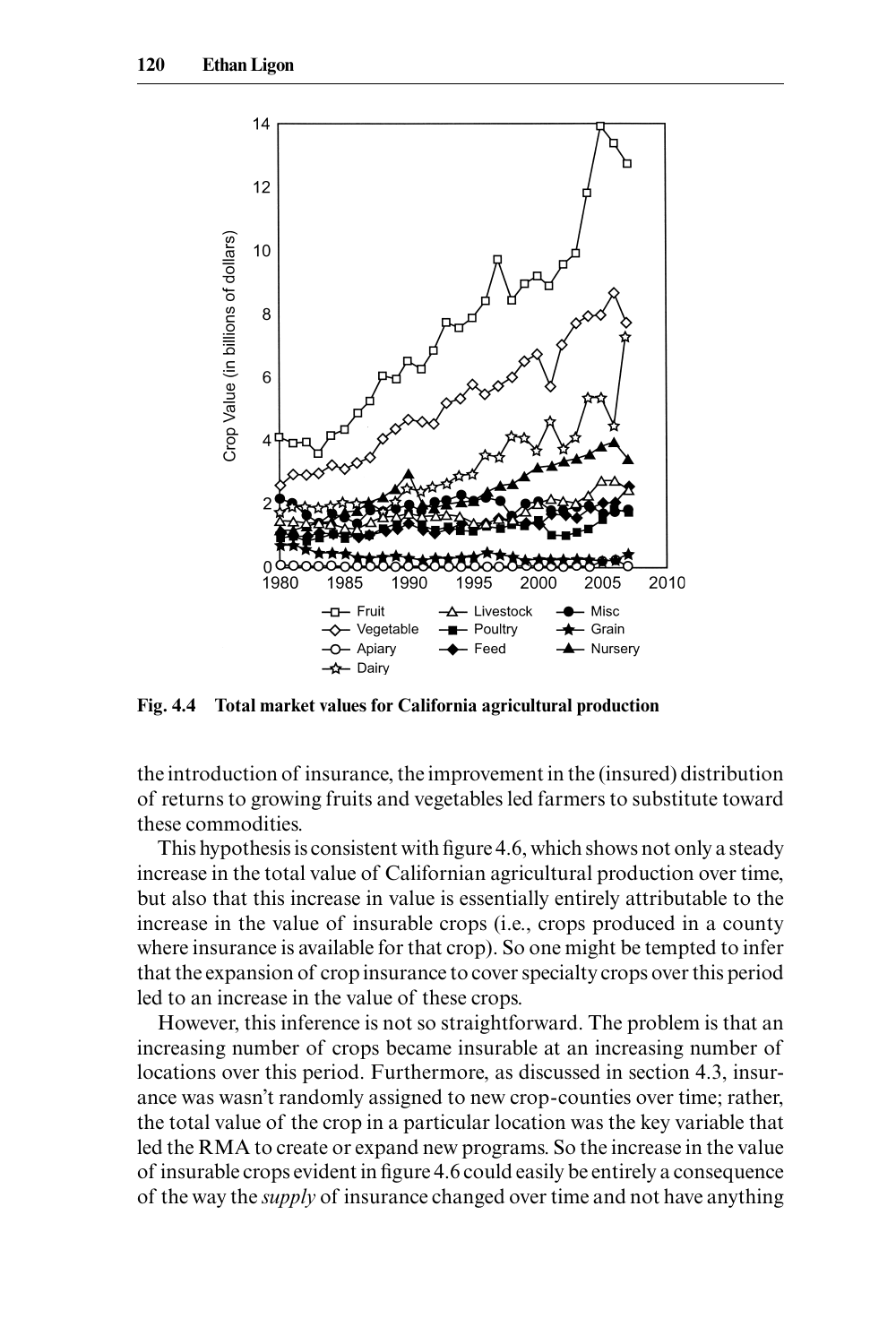

**Fig. 4.5 Market shares of California agricultural production**



**Fig. 4.6 Total market value of California agricultural production**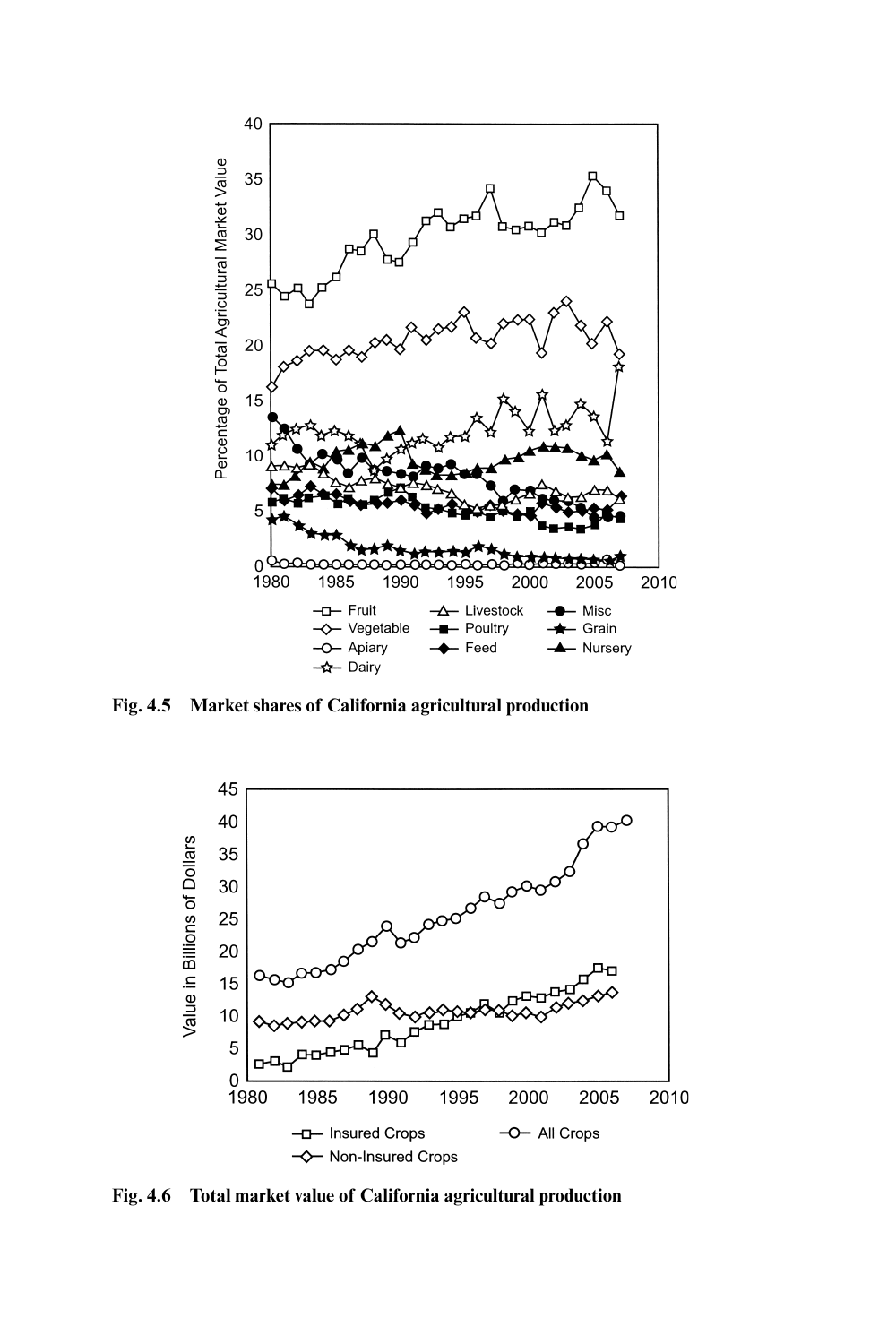to do with either demand for that insurance or with the effects of insurance on crop specialization or production. Sorting out these different possible reasons for the increase in the value of insurable crops is the central goal of this chapter.

## **4.3 Supply of Insurance for Specialty Crops in California**

We have data on a total of 190 different agricultural commodities. These are all produced in California and result from merging of NASS and RMA data sets. Of these 190, the RMA classifies all but seventeen as "specialty" crops.

There are 173 fruit and vegetable specialty crops grown in California. Of these, twenty-seven are covered by a crop-specific insurance program in one or more California counties.

Table 4.1 shows how new insurance policies are offered for different crops at different times. The numbers that appear in each cell indicate the number of California counties (of which there are fifty-eight in total) for which insurance policies are offered for a given crop. So, for example, we see that insurance for walnuts was first offered in 1985, debuted in ten counties, and by 2007 was offered in twenty-five counties.

If the decision to offer insurance for a particular crop in a particular region was left to competitive firms, each seeking to earn a profit through the development of new policies, then we'd expect the supply of insurance to depend on the equilibrium price. However, for crop insurance in the United States, the decision to offer insurance for a particular crop in a particular county is a bureaucratic one, made not by the insurance firms that sell the product, but rather by the RMA. It's not entirely clear what the objectives of the RMA are, but it does seem clear that maximizing profits from the provision of insurance is not among its principal objectives: the net cost of crop insurance to the U.S. Treasury is well in excess of 3.5 billion dollars per year (General Accounting Office 2007).<sup>7</sup>

Regardless of the RMA's objectives in creating new insurance products, we know quite a lot about their decision rule as they have developed a rather clear procedure for determining whether to offer insurance for a particular specialty crop in a particular region (General Accounting Office 1999, appendix III).

7. It's possible that the RMA weighs the costs of this subsidy against what the costs of disaster relief would be in absence of crop insurance. In 2002, when insured acreage nationwide was roughly 80 percent of the total, with average coverage of roughly 60 percent, Congress allocated \$2.1 billion in supplemental disaster assistance. Had the crop insurance program not existed, the costs of providing the same levels of compensation to growers as those that they actually received would have been roughly \$4.4 billion; thus, in 2002, the crop insurance program saved the U.S. Treasury about \$2.3 billion dollars. But because disasters of this scale seem to occur less often than every other year, it's not at all clear that ad hoc disaster relief is less cost- effective than are existing crop insurance programs.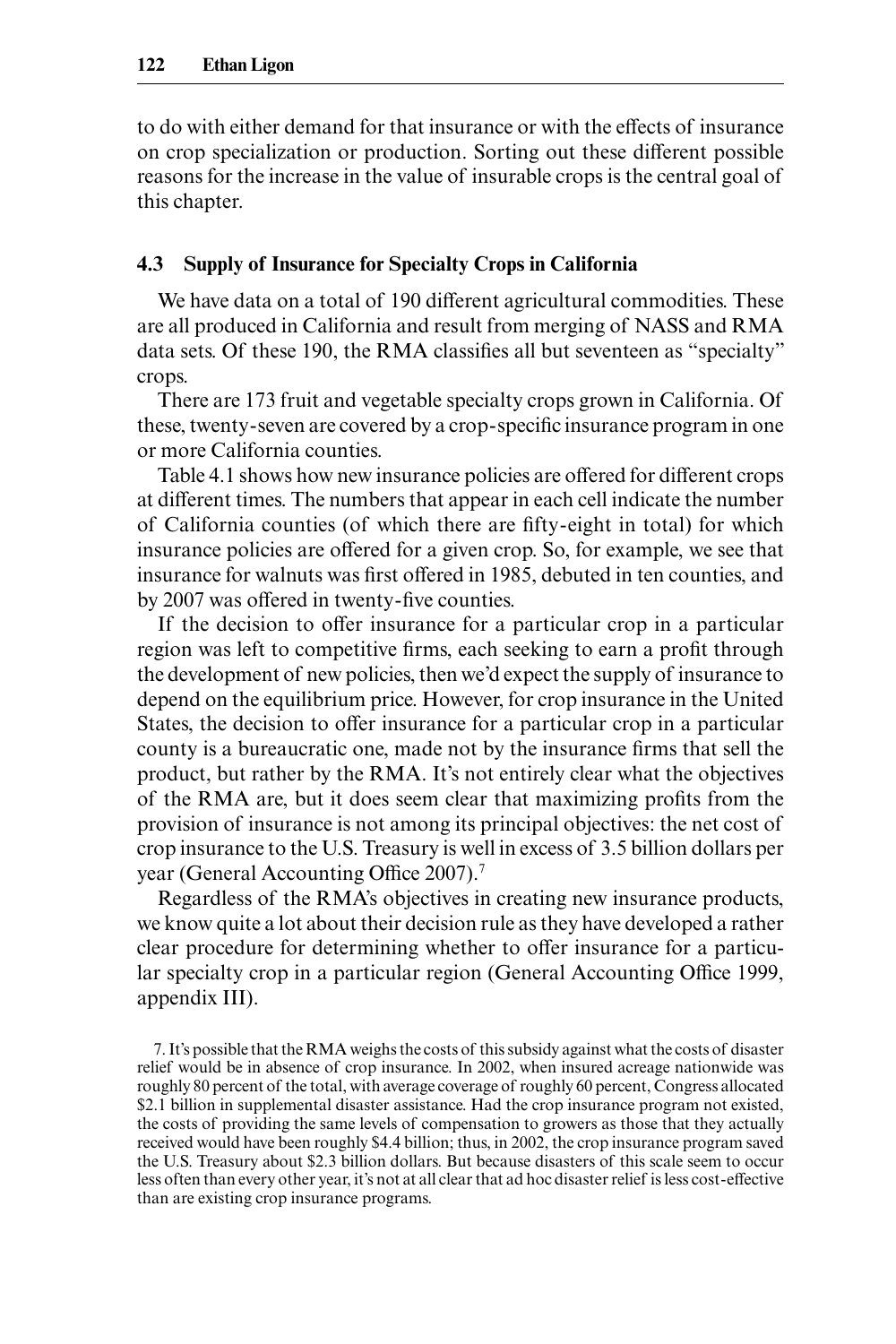| First insured | Crop name                   | 1981 | 1985           | 1990           | 1994           | 1995 | 1996           | 1997           | 2002           | 2007           |
|---------------|-----------------------------|------|----------------|----------------|----------------|------|----------------|----------------|----------------|----------------|
| 1981          | Almonds                     | 4    | 15             | 16             | 16             | 16   | 16             | 16             | 16             | 16             |
|               | Citrus fruit                | 3    | $\overline{4}$ | 8              | 8              | 11   | 12             | 12             | 15             | 15             |
|               | Grapes                      | 8    | 15             | 16             | 17             | 24   | 26             | 26             | 31             | 31             |
|               | Raisins                     | 7    | 7              | 6              | 6              | 6    | 6              | 6              | 6              | 6              |
|               | Tomatoes                    | 6    | 14             | 11             | 11             | 15   | 15             | 15             | 14             | 12             |
| 1982          | Dry beans                   |      | 15             | 15             | 15             | 18   | 16             | 18             | 16             | 3              |
| 1984          | Walnuts                     |      | 10             | 15             | 16             | 25   | 25             | 25             | 24             | 25             |
| 1985          | Potatoes                    |      | $\overline{2}$ | 1              | 3              | 6    | 5              | 5              | 5              | 13             |
| 1986          | Peaches                     |      |                | 11             | 13             | 13   | 13             | 11             | 12             | 11             |
|               | Prunes                      |      |                | 10             | 11             | 12   | 14             | 14             | 14             | 13             |
| 1988          | Apples                      |      |                | $\sqrt{2}$     | 1              | 9    | 10             | 12             | 17             | 12             |
|               | Figs                        |      |                | 3              | 3              | 3    | 3              | 3              | $\overline{2}$ | $\overline{c}$ |
| 1989          | Pears                       |      |                | 3              | $\overline{4}$ | 8    | $\overline{7}$ | 7              | $\overline{7}$ | 5              |
| 1990          | Fresh market                |      |                |                |                |      |                |                |                |                |
|               | tomatoes                    |      |                | $\overline{2}$ | 3              | 6    | 5              | 6              | 5              | 4              |
|               | Fresh plums                 |      |                | 6              | $\overline{4}$ | 7    | 8              | 8              | 7              | 6              |
| 1997          | Apricots                    |      |                |                |                |      |                | 11             | 11             | 10             |
|               | Nectarines                  |      |                |                |                |      |                | $\overline{7}$ | 7              | 6              |
| 1998          | Avocados                    |      |                |                |                |      |                |                | 6              | 5              |
|               | Sweet potatoes              |      |                |                |                |      |                |                | 1              | 5              |
| 1999          | Cherries                    |      |                |                |                |      |                |                | $\overline{c}$ | $\overline{c}$ |
|               | Wild rice                   |      |                |                |                |      |                |                | 3              | 3              |
| 2000          | <b>Strawberries</b>         |      |                |                |                |      |                |                | $\overline{2}$ | 3              |
| 2002          | Raspberry and<br>blackberry |      |                |                |                |      |                |                | $\mathbf{1}$   |                |
| 2003          | Nursery                     |      |                |                |                |      |                |                |                | 3              |
|               | Onions                      |      |                |                |                |      |                |                |                | 1              |
| 2007          | Alfalfa seed                |      |                |                |                |      |                |                |                | 1              |
| 2008          | Pecans                      |      |                |                |                |      |                |                |                | $\overline{c}$ |

**Table 4.1 Number of counties with insurance products for different crops**

*Notes:* On the left is the first year the crop was introduced; generally, policies were sold every year following. Selected years afterward (on the right) are simply a snapshot of subsequent years, including more detail around the Federal Crop Insurance Reform Act of 1994 and Federal Agriculture Improvement and Reform Act of 1996. Each entry for a year and crop represents only the number of counties in which policies were sold for that year and crop.

There are three basic criteria that must all be satisfied for a product to be developed. First, the crop must be "economically significant"; second, there must be "producer interest"; and third, offering the product must be "feasible" (General Accounting Office 1999, appendix III).

The FCIC regards a particular crop economically significant in a particular area only if the total market value of the crop is at least one of the following:

1. \$3 million in the agricultural statistics district (of which there are nine in California) where it will be covered.

2. \$9 million in the state where it will be covered.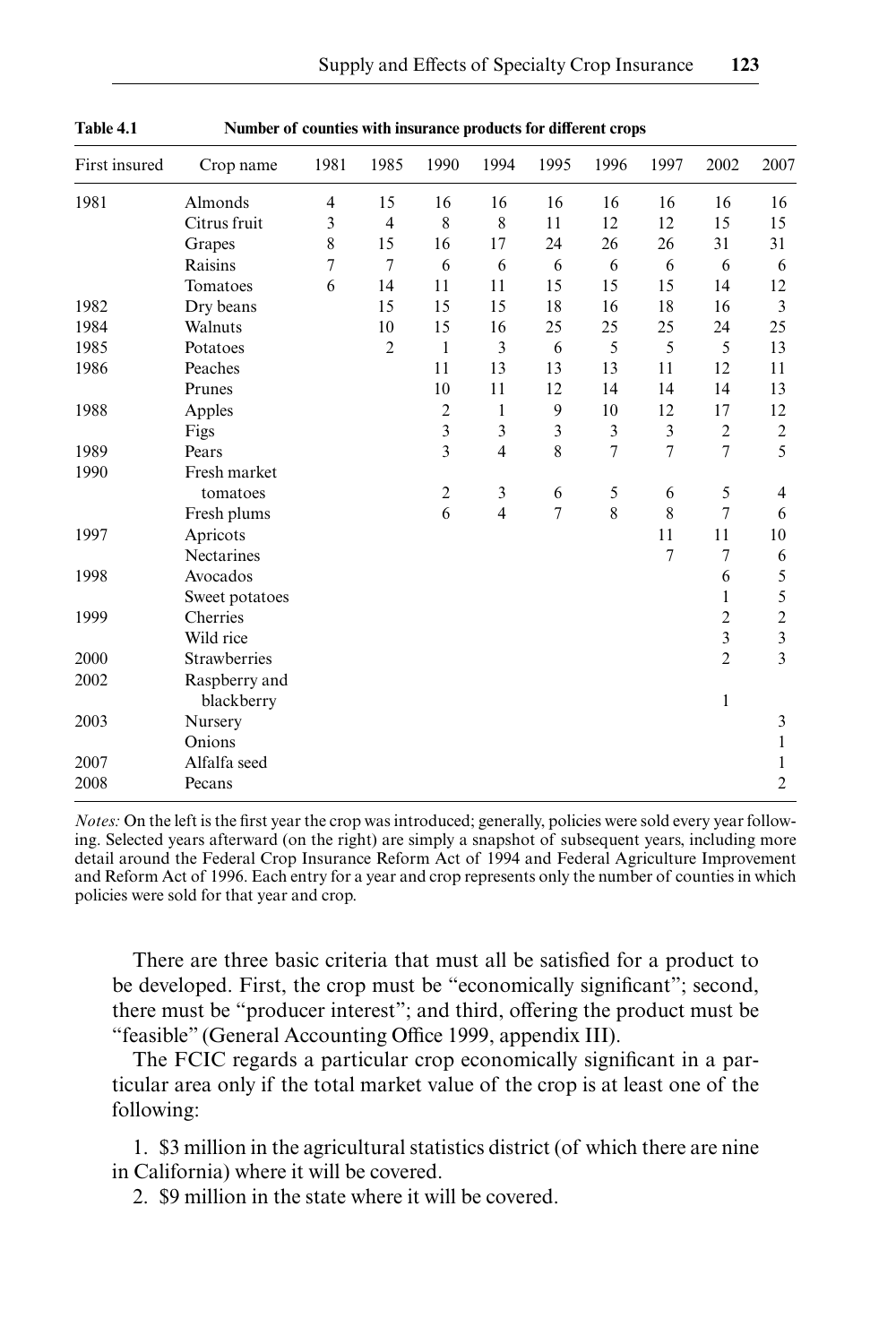3. \$15 million in the RMA administrative region (of which there are ten nationwide).

4. \$30 million nationally.

Producer interest in insurance is considered to be indicated by high levels of noninsured disaster payments as well as recommendations by RMA regional offices. For a pilot program to be initiated, projected producer participation in the program must be at least 10 percent.

Offering an insurance product may be infeasible if, for example, there are inadequate data to evaluate the actuarial soundness of the product; if mechanisms to market the product are lacking; or if the proposed product itself is too complicated (General Accounting Office 1999).

Once the RMA has decided to try to develop a new insurance product, the process of development takes about five years to complete, including two years of feasibility studies and three years to carry out a pilot program.

Operationally, the criteria for economic significance described in the preceding don't offer sufficient guidance about what crops to develop programs for, as very many crops in many locations satisfy those criteria, and the RMA presumably lacks the resources to develop programs for all of these at once.<sup>8</sup> To deal with these constraints, the RMA has developed a list of crops ranked according to market value. We understand from conversations with analysts within the RMA that this list provides primary guidance about what crop to focus on next and that the RMA seldom initiates new programs for more than a single crop per year.

We wish to test the hypothesis that the RMA's decisions regarding what crops to insure in what counties depend on the value of the crop in different counties. Our approach is to model the probability of a policy being offered for a particular crop-county-year. Let  $d_{ii}$  be equal to one if a policy for crop *j* is offered in county *i* in year *t*, and equal to zero otherwise.

We imagine that there are characteristics of counties or crops that are essentially fixed in the short run but that may affect the probability of a crop policy being introduced in that county. Obvious features of counties that could matter include the overall importance of agriculture in that county or the effectiveness of insurance salespeople operating in that particular area. Features of crops that are fixed and may affect the probability of policy introduction may include features of the commodity itself, which may make it infeasible to introduce insurance, or involve commodity-specific grower associations, which are more or less enthusiastic about the introduction of insurance policies for their particular crop (a correspondent at the RMA tells us that lettuce growers in California have resisted the introduction of crop insurance).

<sup>8.</sup> Over the period 1982 to 2008, there has been, on average, less than one new California crop program developed per year, and in no year have there been more than two new crop programs introduced.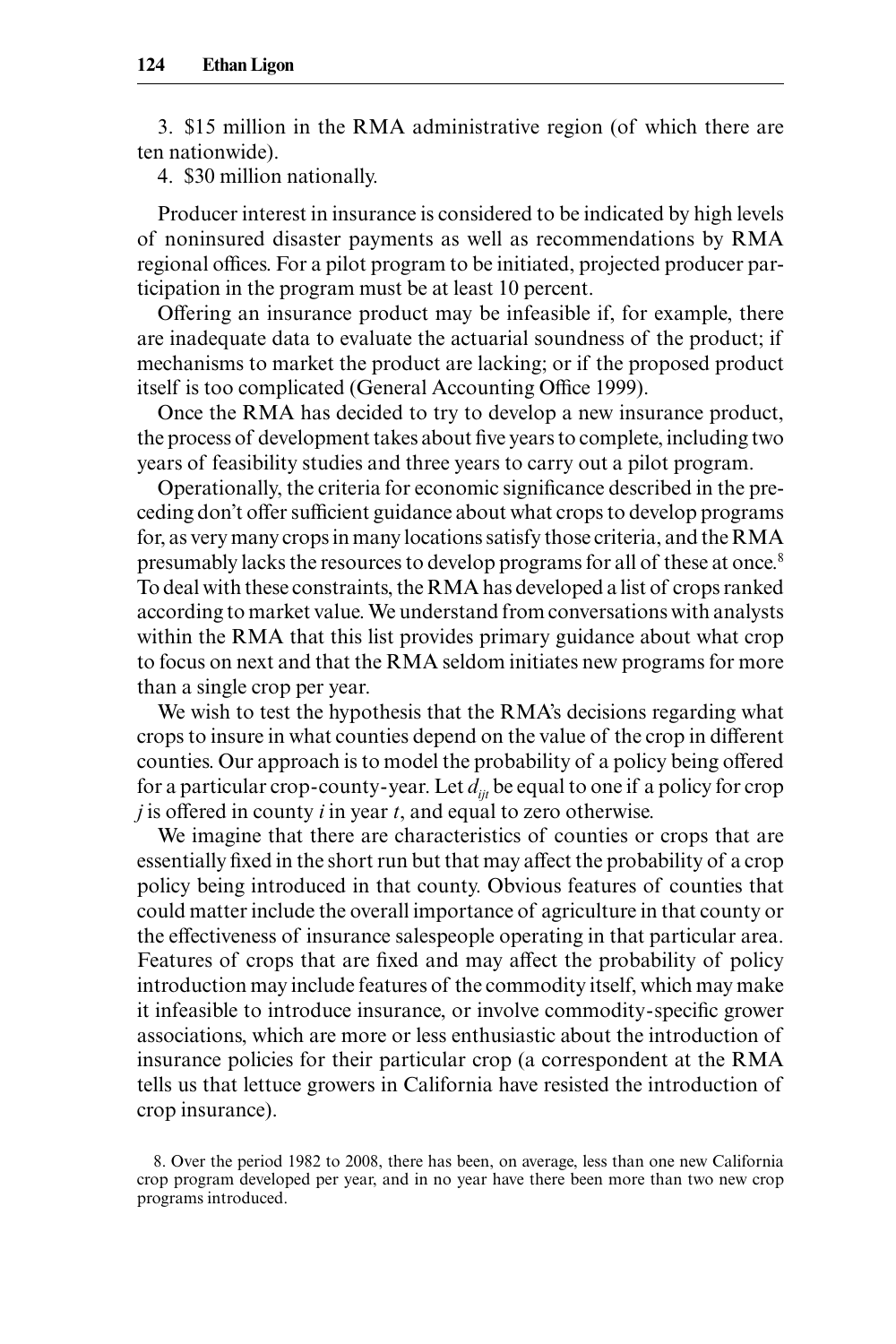|                              | Specification |                |              |              |  |  |
|------------------------------|---------------|----------------|--------------|--------------|--|--|
| Variable                     | (1)           | (2)            | (3)          | (4)          |  |  |
| County fixed effects         | Yes           | Yes            | Yes          | Yes          |  |  |
| Crop fixed effects           | No            | Yes            | Yes          | Yes          |  |  |
| Year fixed effects           | No            | N <sub>0</sub> | Yes          | Yes          |  |  |
| Value rank-year interactions | No            | No             | No           | Yes          |  |  |
| Log-likelihood               | $-14,061.02*$ | $-6,627.50*$   | $-4,382.37*$ | $-4,341.32*$ |  |  |
| Degrees of freedom           | 57            | 162            | 24           | 27           |  |  |

#### **Table 4.2 Factors affecting the probability of new crop insurance programs across different counties**

∗Signifi cant at the 95 percent level.

Let  $R_{it}$  denote the RMA's ranking of the crop value in year *t* (with the lowest- value crop receiving a ranking of 1). We estimate

(1) 
$$
\text{Prob}(d_{ijl} = 1) = \alpha_i + \gamma_j + \eta_l + \left(\sum_{s=1980}^{l} \delta_s\right) R_{jl} + \nu_{ijl},
$$

where the  $\{\alpha_i\}$  are a collection of county fixed effects, the  $\{\gamma_j\}$  are a collection of crop fixed effects, and the  $\{\eta_i\}$  are a collection of year effects. The term  $(\sum_{s=1}^{t} \delta_s) R_{jt}$  allows there to be a time varying but cumulative effect of crop ranking on probability of a policy being offered.

We use a logistic model to estimate equation (1), with results reported in table 4.2. Each successive column adds an additional collection of variables and reports the resulting log-likelihood so that column (1), for example, presents a measure of fit for a regression of policy offerings on just a set of county fixed effects, column (2) adds crop fixed effects, and so on. The reported log- likelihood ratios allow us to construct likelihood ratio tests of the null hypothesis that the coefficients associated with the newly added variables are all equal to zero.

Each of the collections of county, crop, and year effects jointly are significant and explain a great deal of variation in whether a policy is offered. Though no individual term in the rank- year interactions is statistically significant, these are collectively extremely important in terms of explaining variation. We interpret this as evidence that even *after* throwing out variation at the level of the county, the crop, and the year that our characterization of the RMA's supply decision is useful in predicting what crop- counties will have insurance products developed for them.

#### **4.4 Effects of Insurance on Output and Prices**

The consequences of crop insurance programs for consumer welfare can be presumed to depend on two different channels: first, the cost of the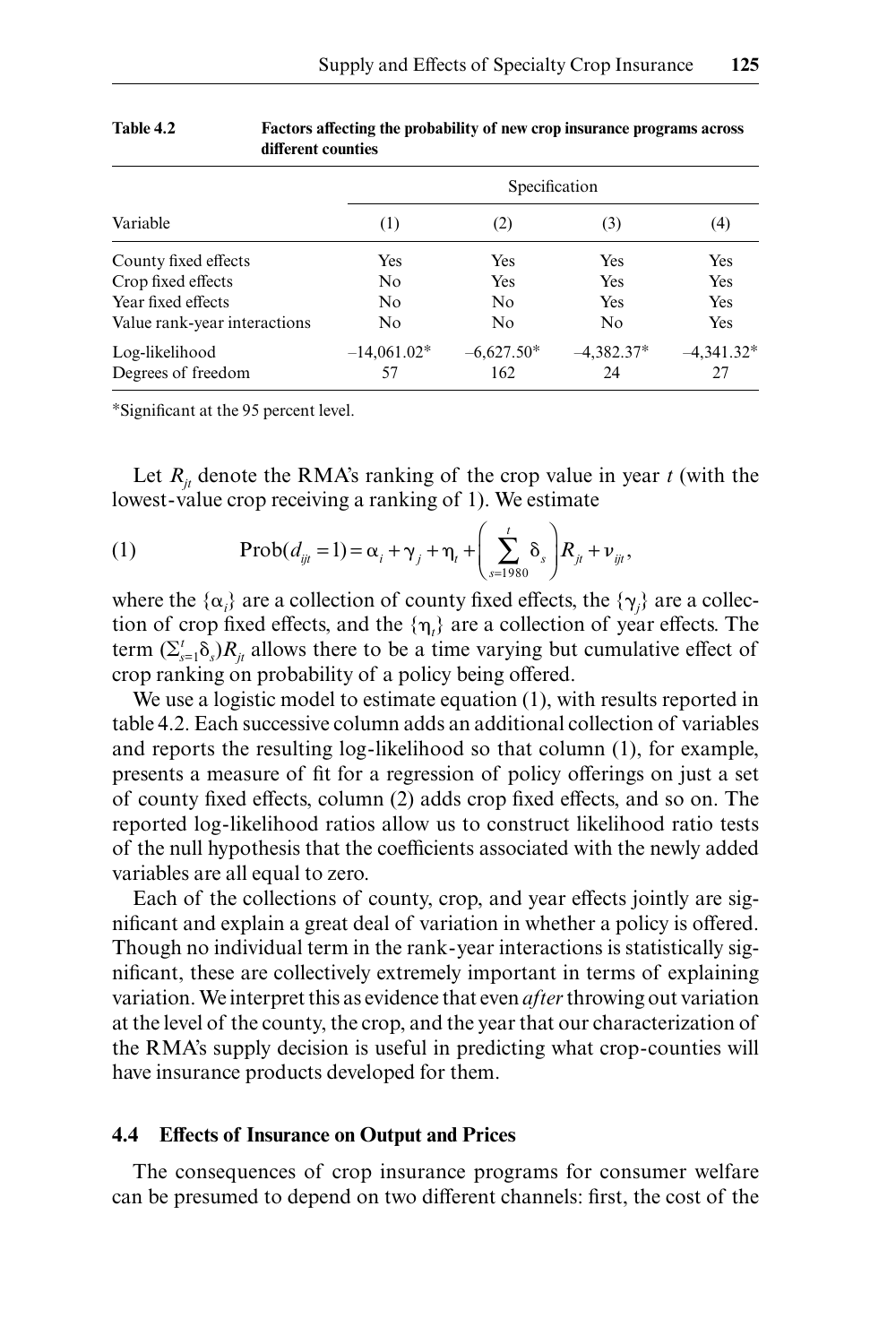programs to taxpaying consumers; and second, via the effect the programs have on prices and quantities of agricultural commodities purchased by consumers.

It's reasonably straightforward to document the direct costs of FCIC programs for U.S. taxpayers. From the General Accounting Office report cited in the preceding (General Accounting Office 2007), we have a figure of roughly \$3.5 billion per year, or roughly \$30 dollars per year for each U.S. household. There are numerous elaborations on these costs available in the literature and on estimates of the welfare losses involved in having the government involved in effecting these transfers from taxpayers to producers (e.g., Gardner and Kramer 1986; Wright and Hewitt 1994; Glauber 2004).

In comparison, the literature on the ultimate effects of crop insurance on prices and quantities is surprisingly small, and small relative to the literature on demand for crop insurance or its effects on farmer behavior. Young, Vandeveer, and Schnepf (2001) is an exception: using a computable general equilibrium model, they estimate the effects of crop insurance subsidies on prices and supply of eight program crops. They find a small shift (a 0.4 percent increase in planted acres) toward production of those crops, but because demand for those same program crops is inelastic, prices tend to fall by a much larger proportion. Overall, they compute that the roughly \$1.5 billion dollars spent in crop insurance premium subsidies led to an increase in farm income of roughly one billion dollars.

Here, by exploiting variation in the timing of the introduction of crop insurance policies across crops and counties and then combining this with county- level data on prices and output, we're in a position to try to deliver some tenative estimates of the effects of crop insurance on the observable variables most germane to consume welfare. The findings of O'Donoghue, Roberts, and Key (2009) lead us to expect that the introduction of crop insurance programs will, other things equal, lead to some substitution toward the insured crop and, hence, produce an increase in output. Some crops we examine may be produced only in very limited areas and have no close substitutes, and for these crops, we might expect increased supply to have a large effect on price. However, most of the different crops we examine are highly disaggregated and most have close substitutes or can be grown in other counties, states, or countries. Accordingly, we'd expect demands to generally be highly elastic. If this is correct, then increased supply will have at most a modest effect on prices.

We begin by considering a simple reduced-form supply relationship, which takes the form

(2) 
$$
\log q_{ijt} = \alpha_i + \gamma_j + \eta_t + \beta d_{ijt} + \varepsilon_{ijt},
$$

where (as before) the  $\{\alpha_i\}$  are county dummies; the  $\{\gamma_j\}$  are crop dummies; and the  $\{\eta_i\}$  are year dummies. A couple of features of this equation are worthy of note. First, in a supply equation, we'd ordinarily expect prices to feature prominently on the right- hand- side of the equation, but prices do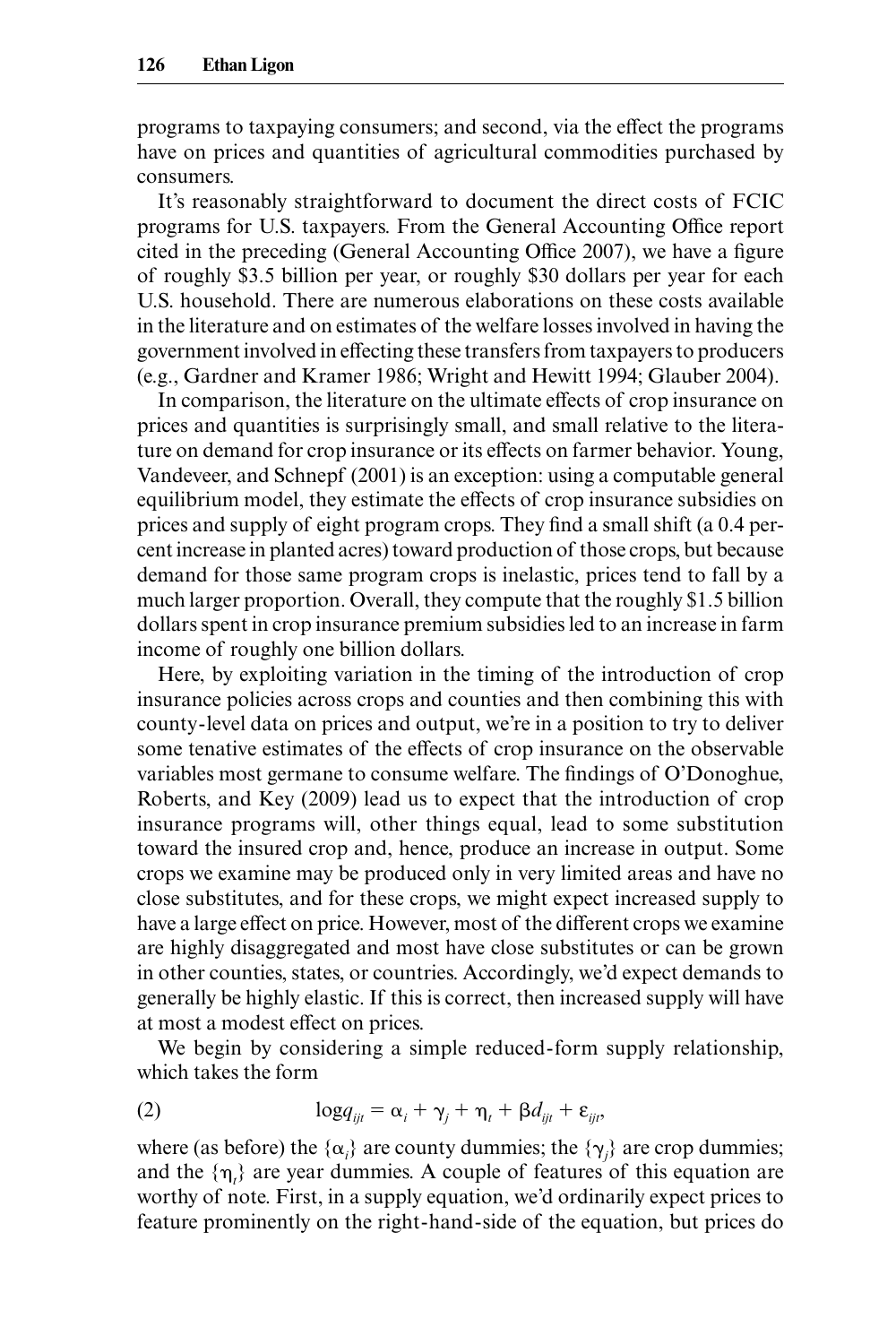not appear explicitly in equation (2). The reason is that we implicitly assume that prices will vary only across crops, counties, and time, and so any variation in price will be captured by some combination of the dummy variables that appear prominently in equation (2).

Second, the crop dummies are particularly important here as they allow us to avoid the problem that the output of different crops are measured in different units. So long as these incommensurate units (e.g., cartons of mature green tomatoes, pounds of almonds) are unchanging over time, the combination of taking logs and adding crop-specific dummies allows us to compare the dimensionless percentage changes output across crops.

However, the key coefficient of interest for us is  $\beta$ , which captures the effects of introducing crop insurance for a given county- crop on supply. This coefficient can be interpreted as an elasticity—the introduction of insurance for a particular crop in a particular county can be expected to increase production by a factor  $\beta$ .

The problem with estimating equation (2) as it stands, of course, is that the introduction of crop insurance is endogenous. Indeed, making the point that crop insurance depends importantly on observables such as value rank was the main point of section 4.3. However, we can use the results of section 4.3 to address the problem of endogeneity here. In particular, if one were to take the estimates the conditional probabilities of a program being introduced for a given crop- county from the estimation reported in table 4.2, we could treat this as a sort of first stage in a two-stage-least squares estimator of the effects of crop insurance on supply. For this strategy, we would let  $\hat{d}_{ijt}$  denote the estimated probability of introduction and then use these estimates in a second stage:

(3) 
$$
\log q_{ijt} = \alpha_i + \gamma_j + \eta_t + \beta \hat{d}_{ijt} + \varepsilon_{ijt}
$$

In effect, the interactions between rank and years that appear in equation (1) would act as instruments for the endogenous introduction of crop in surance.

In practice, using a logit-first stage with a least-squares second stage would make inefficient use of the information contained in the first-stage right- hand- side variables and complicate estimation of standard errors. Accordingly, we adopt a generalized method of movements (GMM) or three- stage- least- squares (3SLS) approach to estimation. A nice consequence of this approach is that because we have more excluded instruments than coefficients to estimate, we can also test the specification and validity of our instruments as well as remain quite agnostic as regards the covariance structure of residuals.<sup>9</sup>

<sup>9.</sup> This flexibility does come at a price: with a full set of rank-year interactions, the GMM optimal weighting matrix can't be reliably estimated using our finite sample. Accordingly, we use a smaller set of decade- rank interactions as excluded instruments in the estimates presented here.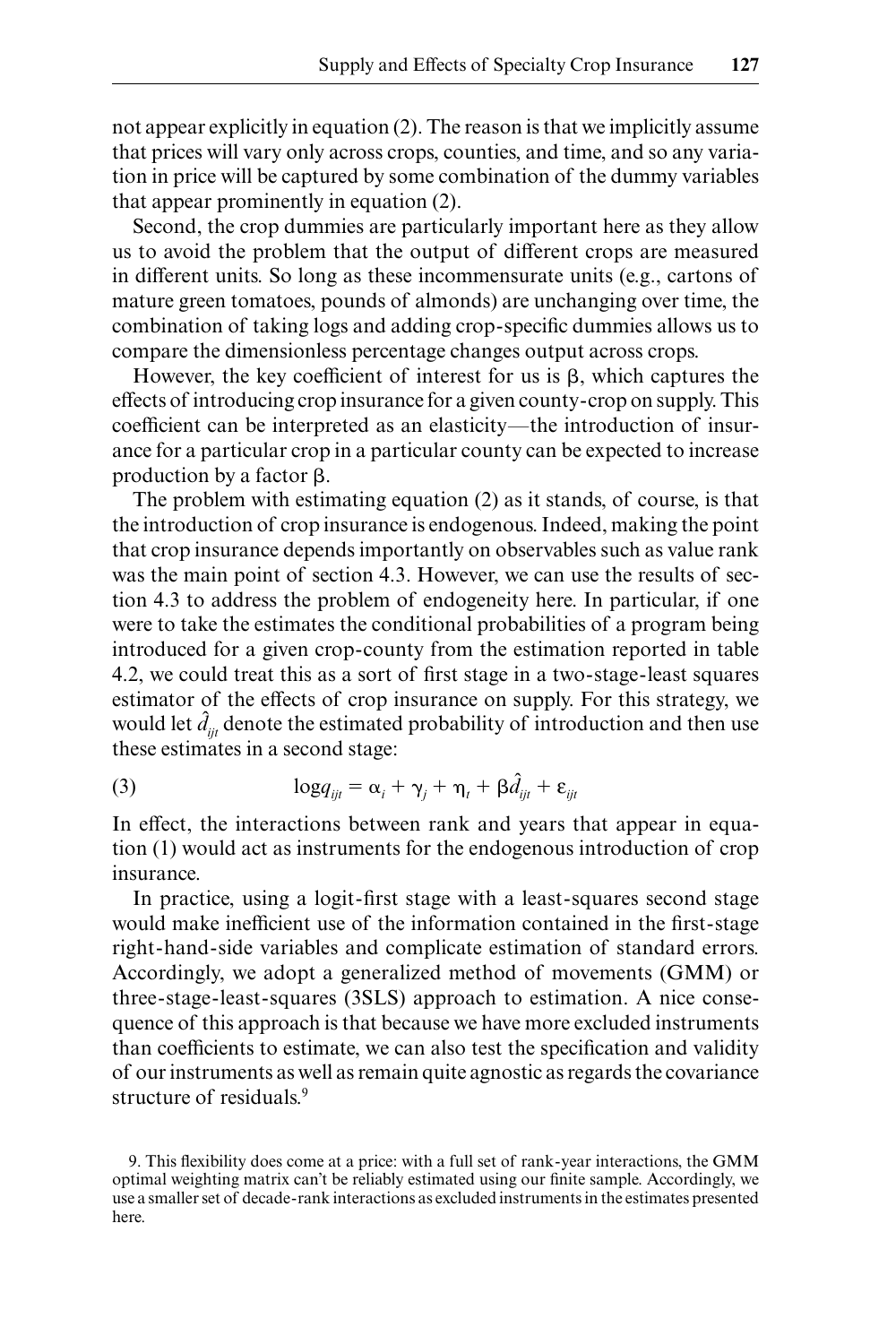| Variable                         | (1)                  | (2)                  |  |
|----------------------------------|----------------------|----------------------|--|
| Policy available                 | $1.38*$<br>(0.23)    |                      |  |
| Policy $\times$ nontree          |                      | 0.50<br>(0.49)       |  |
| Policy $\times$ tree             |                      | $1.64*$<br>(0.27)    |  |
| Excluded instruments<br>$\chi^2$ | d<br>11.12           | d<br>6.80            |  |
| $p$ -value<br>Estimator          | (0.05)<br><b>GMM</b> | (0.13)<br><b>GMM</b> |  |

**Table 4.3 Estimated average supply response to crop insurance and the average of the reciprocal of price elasticity of demand for crops grown in California**

*Note:*  $d =$  decade-rank interactions. The top panel presents generalized method of moments (GMM) estimates of coefficients in column (2). County, crop, and year fixed effects are included but not reported. Figures in parentheses are standard errors.

\*Significant at the 95 percent level of confidence.

Our estimate of the value of  $\beta$  in equation (2) appears in the first column of table 4.3. We find that the introduction of insurance for a given crop has a highly significant effect on the quantity supplied—there's no doubt great variation across commodities in terms of this supply response, but our estimate is that, on average, there's a 138 percent increase in output for crops with crop insurance, compared with uninsured crops. However, our ability to test the underlying specification is useful here: we're able to *reject* the hypothesis that our instruments are valid in this specification at a 5 percent level of confidence.

In a search for the reasons for the rejection, it was suggested to us that the effects of crop insurance on supply might differ dramatically between annual and perennial crops, on the logic that sunk costs for perennial crops implied that producers of such crops would have to bear considerably greater risk in the absence of insurance. We explore this idea by introducing an interaction between whether a crop was a "tree crop" or not.<sup>10</sup>

The second column of table 4.3 shows the result. In place of an indicator for "Policy available," we interact a pair of indicator variables for tree and nontree crops with the policy availability indicator; the pair of coefficients associated with these variables then become estimates of the elasticities we seek. And, indeed, introducing this heterogeneity of response makes a remarkable difference. For tree crops, the estimated supply elastic-

<sup>10.</sup> Not all California crops can be unambiguously identified as annual or perennial because, for some crops, this depends on location. However, all tree crops are perennial, and so we've used this as a method of distinguishing effects.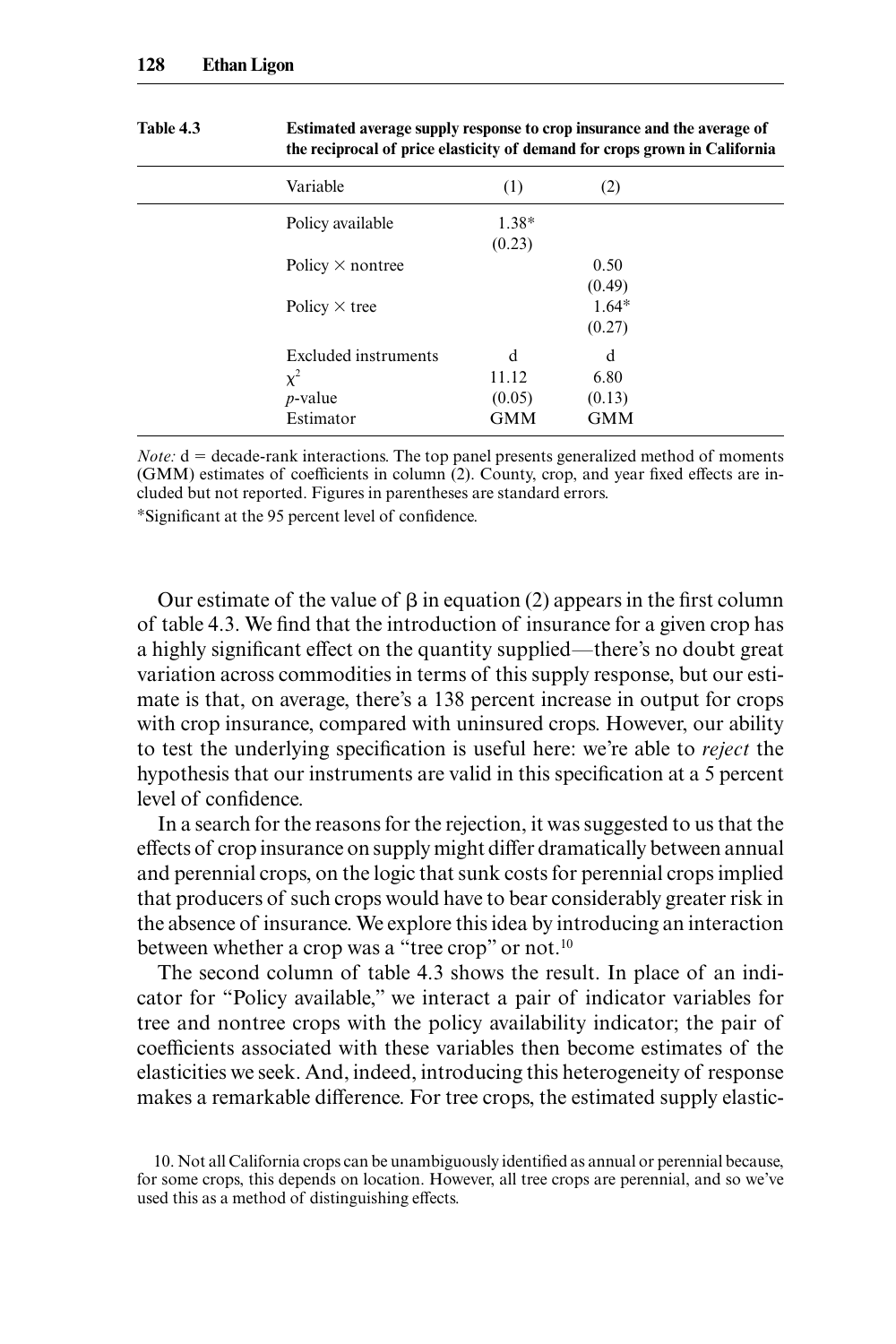ity increases somewhat, to 164 percent. But for nontree crops, the estimate (while still positive) is not statistically distinguishable from zero.

The estimated elasticity of 1.64 is not very precisely estimated—a 95 percent confidence interval about this estimate is  $[1.11, 2.17]$ . But, even if imprecise, the elasticity tells us that in counties where crop insurance for tree crops was introduced it stimulated a doubling or tripling of production over the twenty- seven years for which we have production data. But note that this should *not* be interpreted as evidence of an overall increase in output across all crops—equation (2) doesn't allow us to distinguish between increases in total output across crops and substitution between crops. It's entirely possible that the introduction of subsidized insurance actually leads producers to substitute away from higher- value crops (or perhaps lower- value crops better suited to a particular farm), reducing the total value of production.<sup>11</sup>

We won't pursue the issue of the effects of crop insurance on the total value of agricultural output here for want of data (our analysis here relies heavily on variation across crops, and so aggregating across these has a high cost in terms of both the statistical power and size of any tests we might conduct). Instead, we'll return to a consideration of the demand side, on the grounds that any positive effect of crop insurance on consumer surplus must come via a reduction in the prices of insured commodities.

Accordingly, we specify an inverse demand function for produce of type *j* from county *i* in year *t* according to

(4) 
$$
\log p_{ijt} = \alpha_i + \gamma_j + \eta_t + \beta \log q_{ijt} + \varepsilon_{ijt}.
$$

There's some abuse of notation here, as we're reusing variables that entered the supply equation (2). Hopefully, context makes it clear that these are all in fact different quantities. Only the quantity supplied  $q_{ij}$  is common across equations (2) and (4). As in our specification of the supply equation, we have a set of county fixed effects, a set of crop fixed effects, and a set of time effects.

As in equation (2), the crop dummies  $\gamma$  are critical allowing us to make comparisons of price across crops measured using different units. The time effects play an even more important role here than previously because they capture changes over time in the value of the dollar—we've left the values of prices  $p_{ijt}$  in nominal terms, so that the  $\{\eta_t\}$  terms capture the effects of inflation on prices.

In this case, the key variable of interest is quantities—what we'd like to

<sup>11.</sup> A casual investigation of this hypothesis involves substituting total crop value for total crop production in equation (2). This yields estimates suggesting that the introduction of insurance results in an increase in tree- crop value smaller than the increase in tree- crop production, while the value of nontree crops actually falls significantly in response to the introduction of insurance. However, tests of the overidentifying restrictions result in a rejection of this specification; further investigation is left for future research.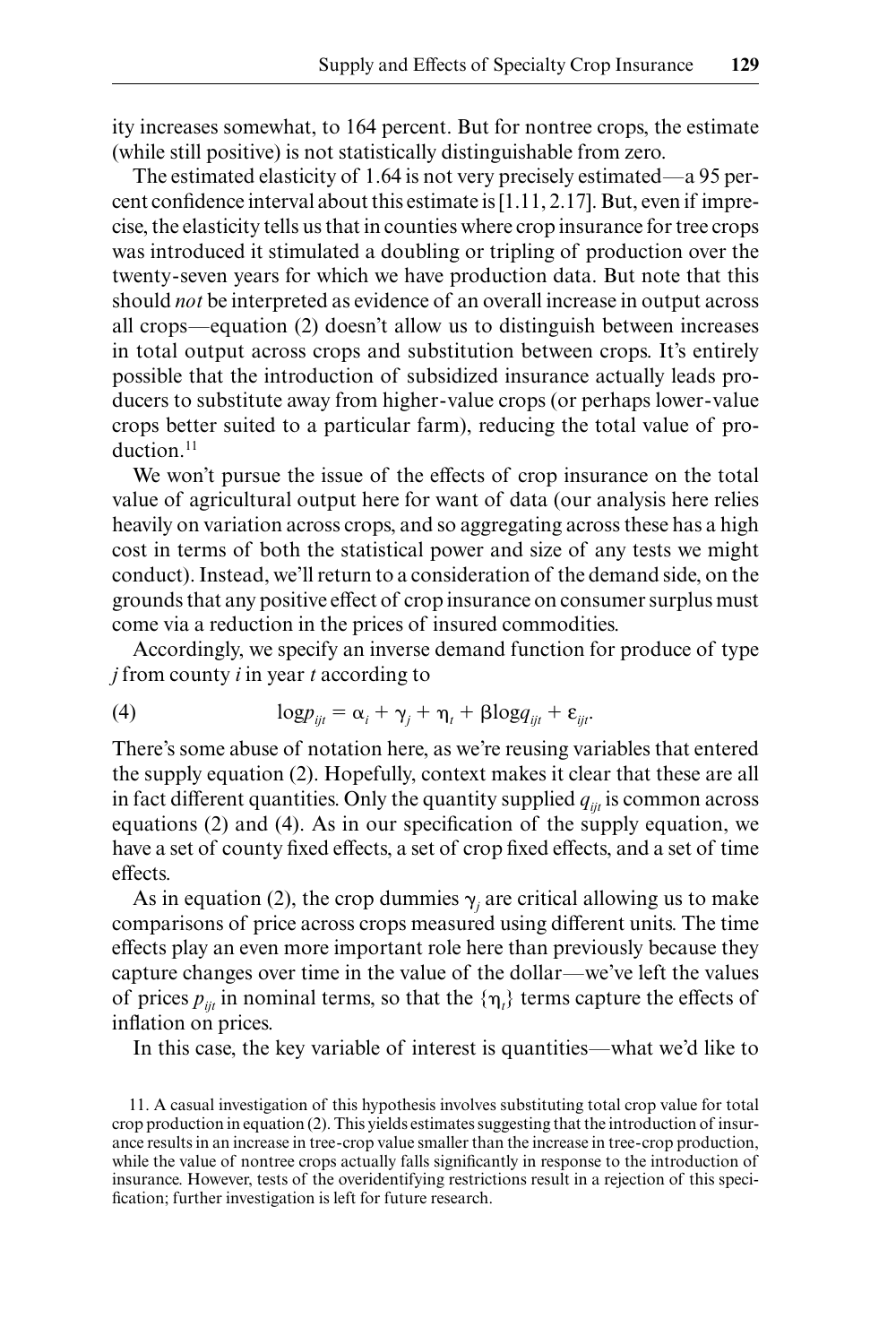know is how changes in the quantity supplied affect prices. But, of course, these quantities are endogenous—if we didn't already know this from examination of equation (2), we could see that we're contending with the classic problem of separately identifying supply and demand relationships. But our estimation of equation (2) suggests a strategy to address this endogeneity: by using predicted values of (log) quantities from equation (2) in place of actual quantities, we obtain  $\widehat{\log}$ 

(5) 
$$
\log p_{ijt} = \alpha_i + \gamma_j + \eta_t + \beta \log q_{ijt} + \varepsilon_{ijt}
$$

Then estimates of the coefficient  $\beta$  can be interpreted as the average of the reciprocal of price elasticities (thus, values close to zero imply high elasticities). Because this is the only parameter of interest, we don't need a table to report it: we estimate an inverse demand elasticity of  $-0.056$ , with a standard error (computed using the heteroskedasticity- consistent method of White  $[1980]$  of 0.003). Thus, we find a negative elasticity, consistent with the law of demand, and significantly different from zero. Indeed, our estimate is reasonably precisely estimated—a 95 percent confidence interval about the estimate is  $[-0.050, -0.062]$ , suggesting that demand is quite elastic. This is consistent with the hypothesis that such highly disaggregated commodities are likely to permit a great deal of substitution. As before, recall that this is an *average* reciprocal elasticity—for commodities that are only grown in a few counties in California or which possess no close substitutes, price elasticity may be much smaller.

## **4.5 Conclusion**

In this chapter, we've gathered evidence on the process by which crop insurance programs are created and used this evidence to estimate the supply of crop insurance programs across counties, crops, and years. We've found that an administrative rule that gives priority to crops with the highest ranking value has considerable predictive power, though crop- and county specific variables also play an important role.

We've used our predictions regarding the introduction of crop insurance to deal with issues of the endogeneity of the supply of crop insurance programs and estimate the effects of the introduction of crop insurance programs on both the supply of and demand for different crops.

Our estimates regarding the effects of crop insurance on the supply of and demand for insured crops indicate that effects differ for tree and nontree crops, perhaps as a consequence of the much larger investments at risk in crops of the former type. We find what we think is a rather large effect on supply for tree crops but no significant effect for nontree crops. However, we can't say whether the large effect of insurance on tree- crop production is principally due to more efficient production or substitution away from other crops.

We find a significant negative effect of crop insurance on prices for insured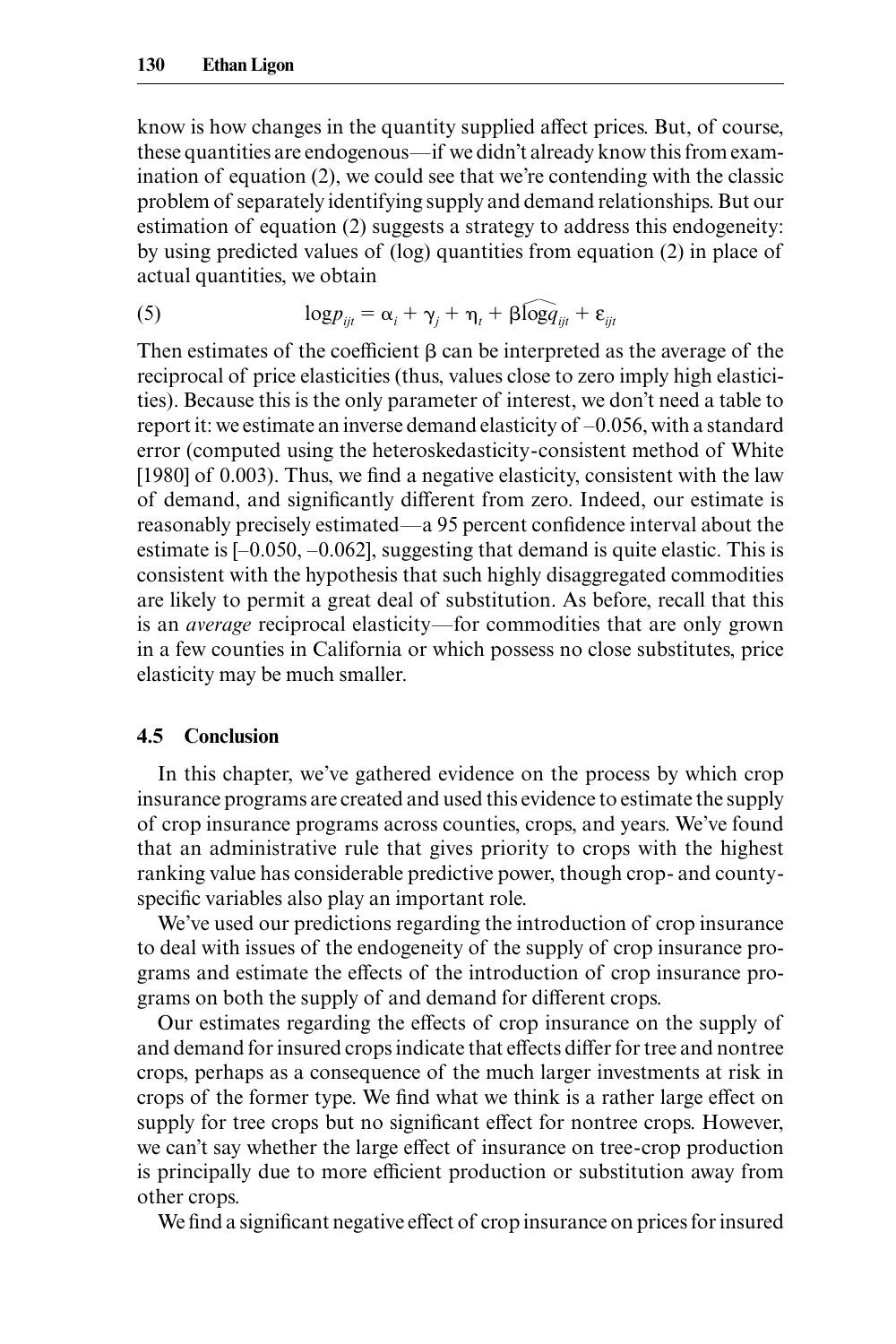crops, though the magnitude of the effect is small compared to the effect on supply (around  $-5$  to  $-6$  percent). This last finding is consistent with the view that demand for such highly disaggregated commodities is likely to be highly elastic. A consequence is that crop insurance for these specialty crops has little benefit for consumers, *even* if it generates a large supply response.

## **Appendix A** *Detailed Data Description*

The production and insurance data obtained from the NASS and RMA websites are organized differently.12 First, the production data (which date from 1980) use a unique commodity, county and year as the unit of observation, while the insurance data group data by crop, year, county, and insurance plan. Second, the RMA definitions of crops are less specific (and broader reaching) than the NASS definitions; thus, there are many more production commodities than insurance crops. (See figure 4A.1.)

## **Production**

Output information is reported as acres harvested, tons produced, and total market value, as appropriate for the commodity type (animal commodities, for example, only include information for total market value). The number of counties with production data stayed primarily constant year over year, ranging from fifty-seven counties (1980 to 1988) to fifty-nine counties (2004 to 2007).

## Production Types

The raw data have been further organized by an external classification by broad production type (see figure 4A.2):

- 1. Fruit
- 2. Vegetable
- 3. Apiary
- 4. Dairy
- 5. Livestock
- 6. Poultry
- 7. Feed
- 8. Miscellaneous
- 9. Grain
- 10. Nursery

12. This appendix was written with Alana LeMarchand. Additional details and discussion may be found in her Berkeley undergraduate honors thesis of 2009.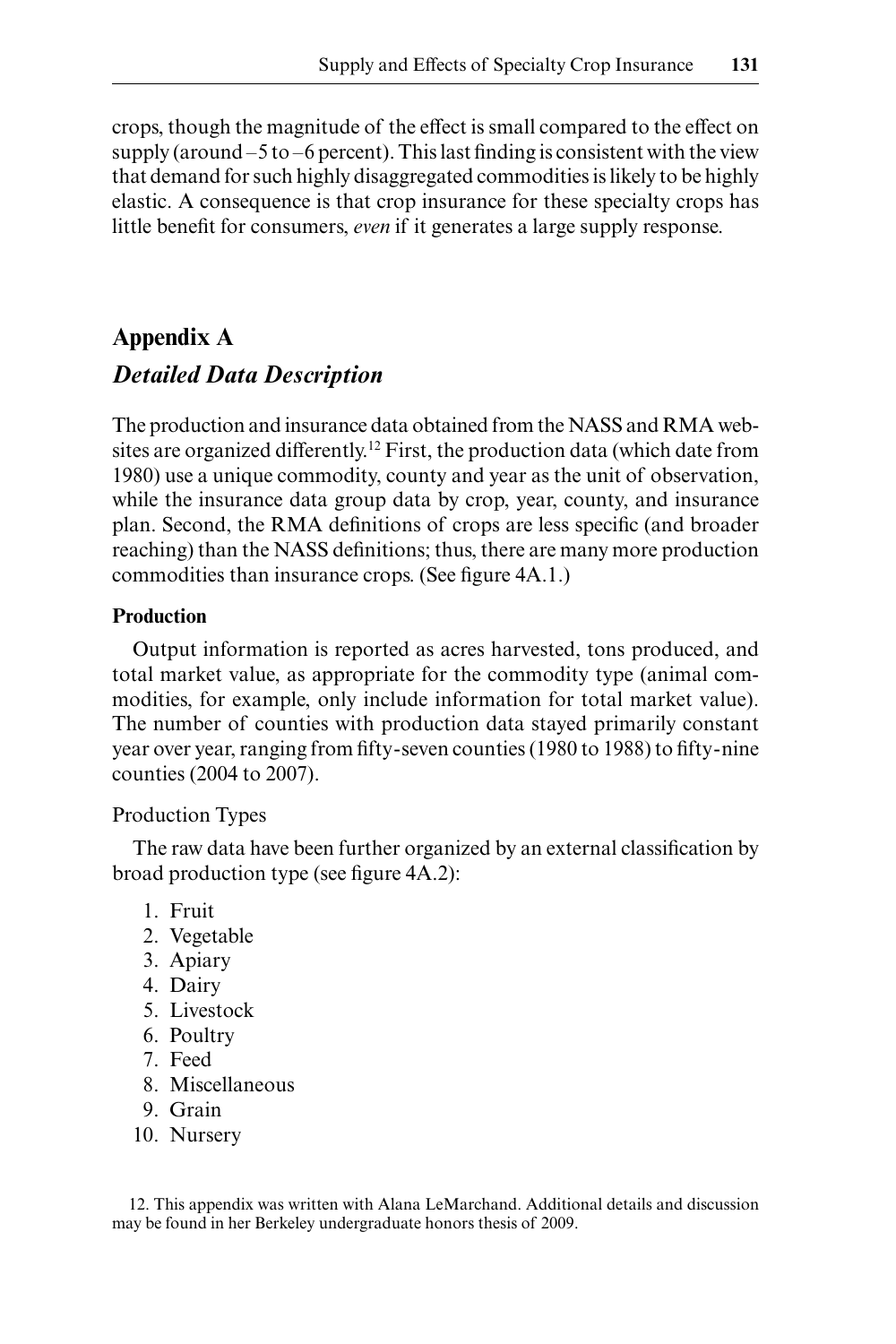

**Fig. 4A.1 Number of distinct commodities in the California agricultural market,**  as defined by the National Agricultural Statistical Service (NASS)



Fig. 4A.2 Distinct agricultural commodity names in California, as defined by the **National Agricultural Statistics Service (NASS), grouped by type**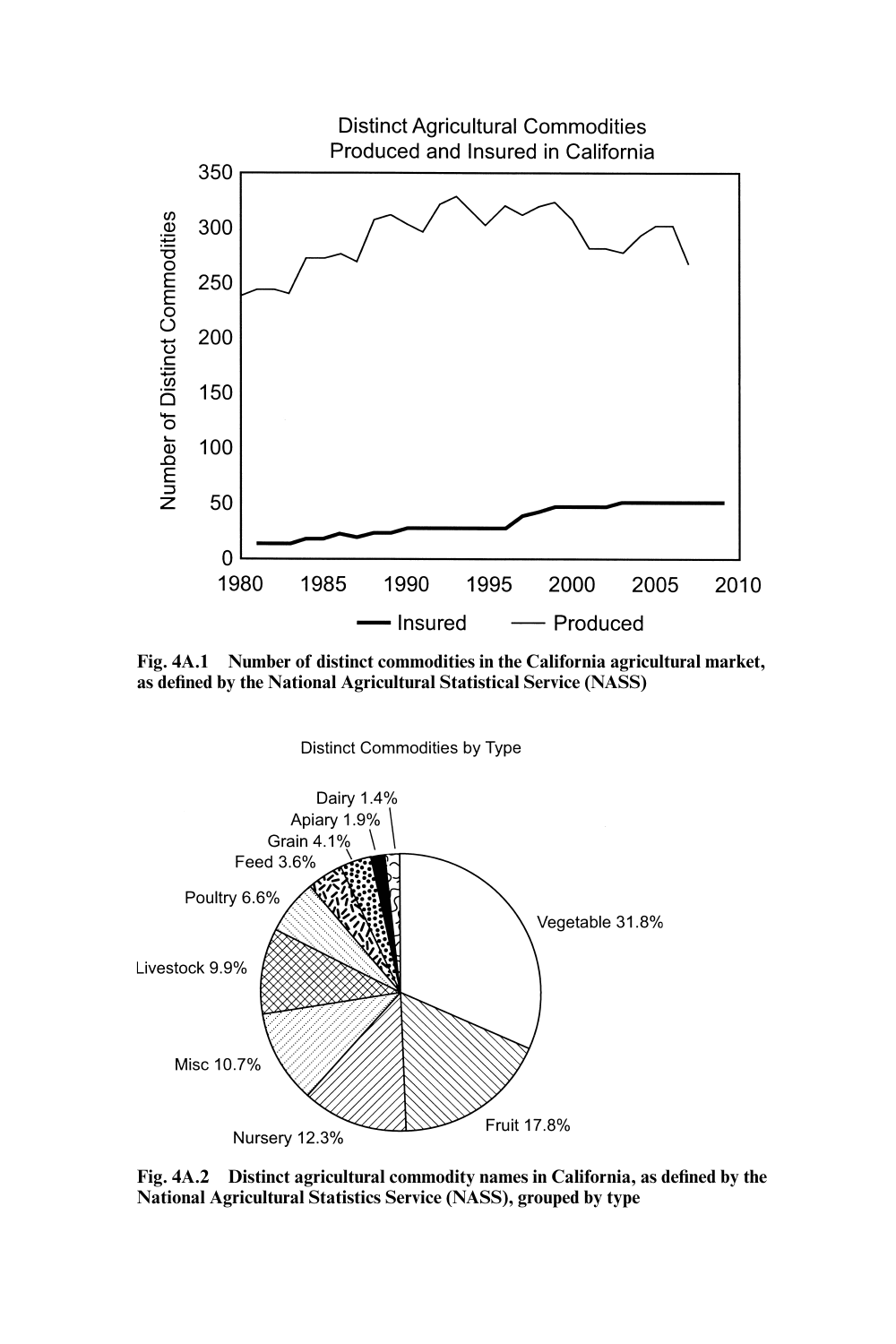There are many more unique commodities in the fruit and vegetable categories than in the other categories although this is not necessarily related to the actual aggregate market value of goods of different types. Analysis of the share of actual market value of each production category indicated that the number of commodities in each category is not correlated with market share.

#### **Insurance**

While the insurance data include such supplementary information as premium and coverage level, the most pertinent information is which commodities are insured and the type of insurance plans offered. The total number of commodities insured since 1989 is sixty- three, but there have never been more than fifty-one commodities insured in a single year. The number of insured crops began at twenty- three and increased with time, including an abrupt jump in the year 1997 (twenty- eight crops in 1996, thirty- seven crops in 1997).

#### Insurance Plan Types

There are seven insurance plan types offered. The following description is adapted from material available on the RMA website, including information for less- traditional pilot programs.13

- AGR: Adjusted Gross Revenue: insures revenue of the entire farm rather than an individual crop by guaranteeing a percentage of average gross farm revenue, including a small amount of livestock revenue. The plan uses information from a producer's Schedule F tax forms and current year expected farm revenue to calculate policy revenue guarantee.
- APH: Actual Production History: insure producers against yield losses due to natural causes such as drought, excessive moisture, hail, wind, frost, insects, and disease. The farmer selects the amount of average yield he or she wishes to insure; from 50 to 75 percent (in some areas to 85 percent). The farmer also selects the percent of the predicted price he or she wants to insure; between 55 and 100 percent of the crop price established annually by the RMA. If the harvest is less than the yield insured, the farmer is paid an indemnity based on the difference. Indemnities are calculated by multiplying this difference by the insured percentage of the established price selected when crop insurance was purchased.

ARC: Avocado Revenue Coverage: pilot since 1998.

ARH: Actual Revenue History: pilot for dry beans in 2009.

CRC: Crop Revenue Coverage: provides revenue protection based on price and yield expectations by paying for losses below the guarantee at the higher of an early-season price or the harvest price.

13. See http:/ / www.rma.usda.gov/ policies/ and http:/ / www.rma.usda.gov/ pilot/ 2010pilot .html.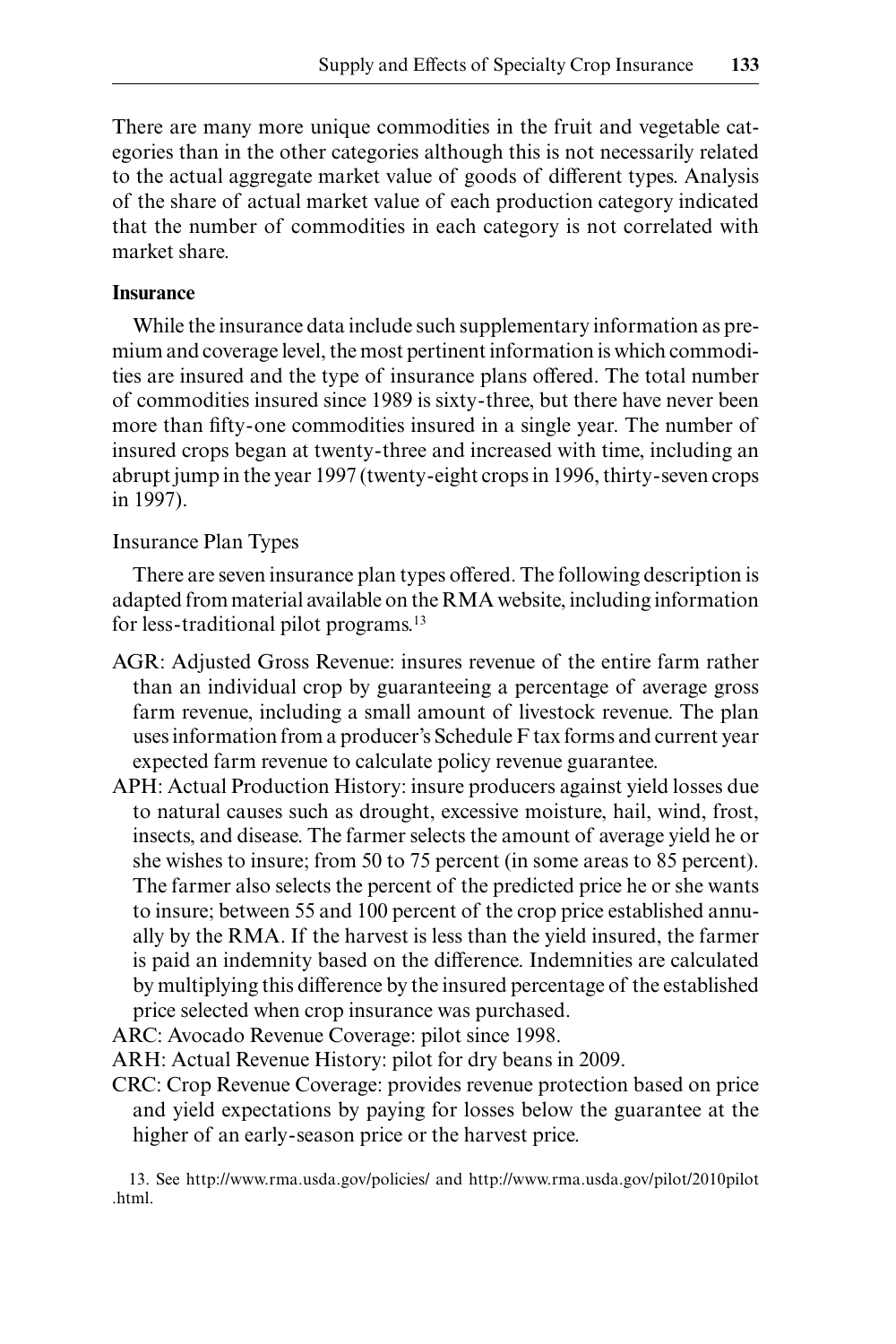- DOL: Dollar Plan: provides protection against declining value due to damage that causes a yield shortfall. Amount of insurance is based on the cost of growing a crop in a specific area. A loss occurs when the annual crop value is less than the amount of insurance. The maximum dollar amount of insurance is stated on the actuarial document. Amount of insurance is based on the cost of growing a crop in a specific area. A loss occurs when the annual crop value is less than the amount of insurance. The maximum dollar amount of insurance is stated on the actuarial document.
- GRP: Group Risk Plan: policies use a county index as the basis for determining a loss. When the county yield for the insured crop, as determined by the NASS, falls below the trigger level chosen by the farmer, an indemnity is paid. Payments are not based on the individual farmer's loss records. Yield levels are available for up to 90 percent of the expected county yield. GRP protection involves less paperwork and costs less than the farm- level coverage described in the preceding.
- PRV: Pecan Revenue: since 2005, began as a pilot.

Qualitative Distribution of Plans in the Data

- AGR: Adjusted Gross Revenue: This plan is not crop specific and applies only to the entire production of a farm.
- ARH: Actual Revenue History: This plan is sold only beginning in 2009 as a pilot for dry beans.
- GRP: Group Risk Plan: This plan is indexed on county production and comprises an insignificant percentage of policies sold.
- APH: Actual Production History: This plan is by far the most common plan type and is linked most directly with production volume.
- CRC: Crop Revenue Coverage: This plan protects a farmer's crop based on yield and price. It is also more significant in terms of numbers than the AGR, ARH, or GRP plans.
- DOL: Dollar Plan: This plan protects against yield shortfall below a certain dollar amount. It is the second most common plan, after the APH.
- PRV: Pecan Revenue: This plan applies only to pecans and could only be useful in regressions where policies are linked specifically to crops.
- ARC: Avocado Revenue Coverage: This plan applies only to avocados and could only be useful in regressions where policies are linked specifically to crops.

Graphical Presentation of Insurance Plan Distribution

Figure 4A.3 presents data on premiums, liabilities, indemnities, and subsidies for each RMA insurance plan category. Raw data are included below each bar chart in figure 4A.3. "Premium" and "Net Reported Acres" are scaled so as to be more readable.

Figure 4A.4 simply indicates the number of policies offered by plan. It is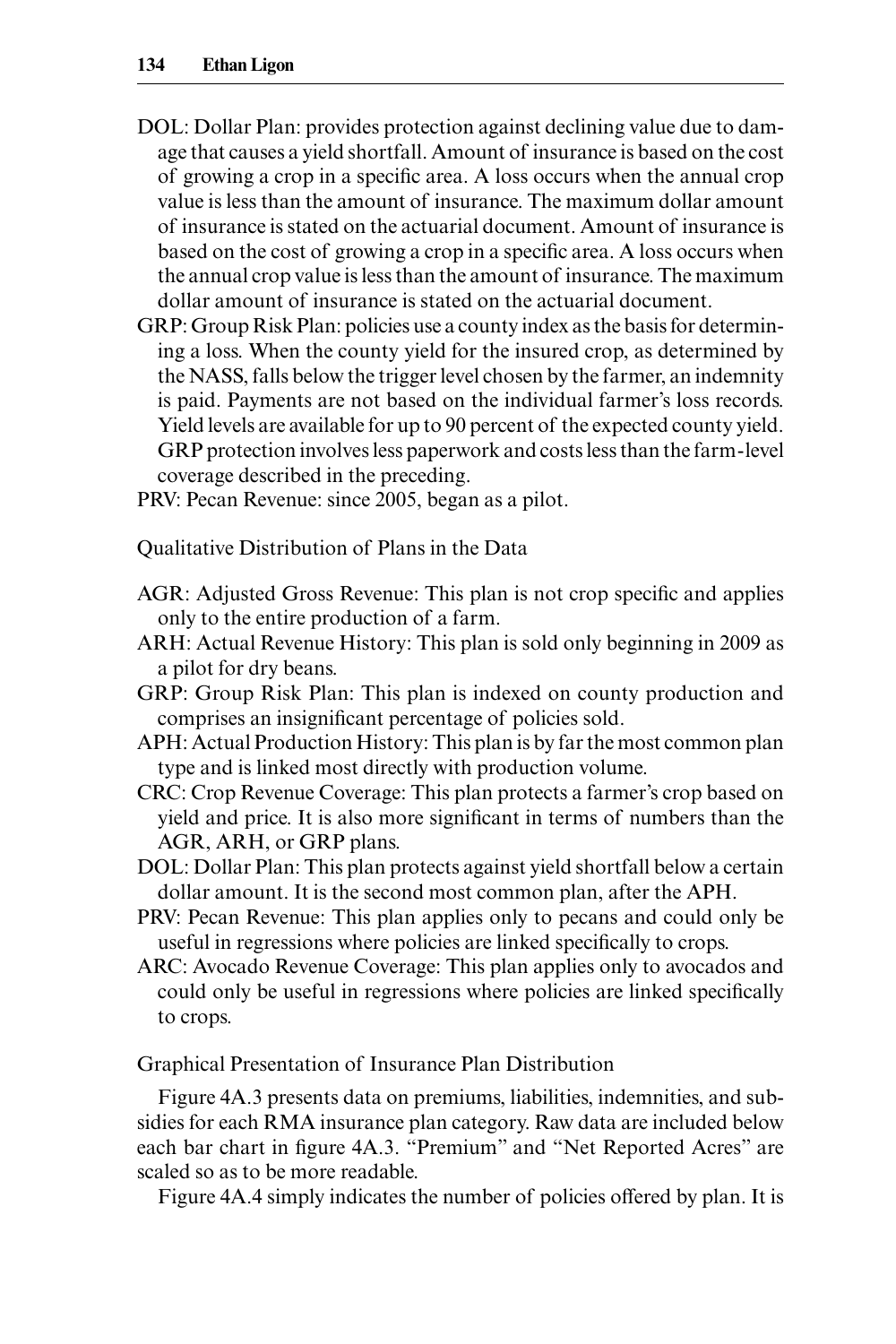

Policy Characteristics by Plan

**Fig. 4A.3 Distribution in California, by Risk Management Agency (RMA) insurance plan category, of cumulative monetary value of total premiums, liabilities, subsidies, and indemnities**

clear from this data that traditional APH policies comprise the great majority of RMA insurance plan activity, with the DOL plan a very distant second. After that, the most significant share of policies comes from the AGR, ARC, and CRC plans. As mentioned, AGR insurance is not crop specific and, thus, is inappropriate for a crop-specific analysis; ARC insurance is only for avocados; CRC is crop specific and applicable to many different crops. ARH, GRP, and PRV are insignificantly small. However, ARC, ARH, and PRV plans may be included in regressions where policies are linked specifically to crops. They might also be studied later on for their influence on the avocado, dry bean, and pecan markets, respectively.

#### **Production- Insurance Correspondence**

As shown in the preceding, there are many more production commodities than there are insurance crops. This is due in part to the nature of the insur-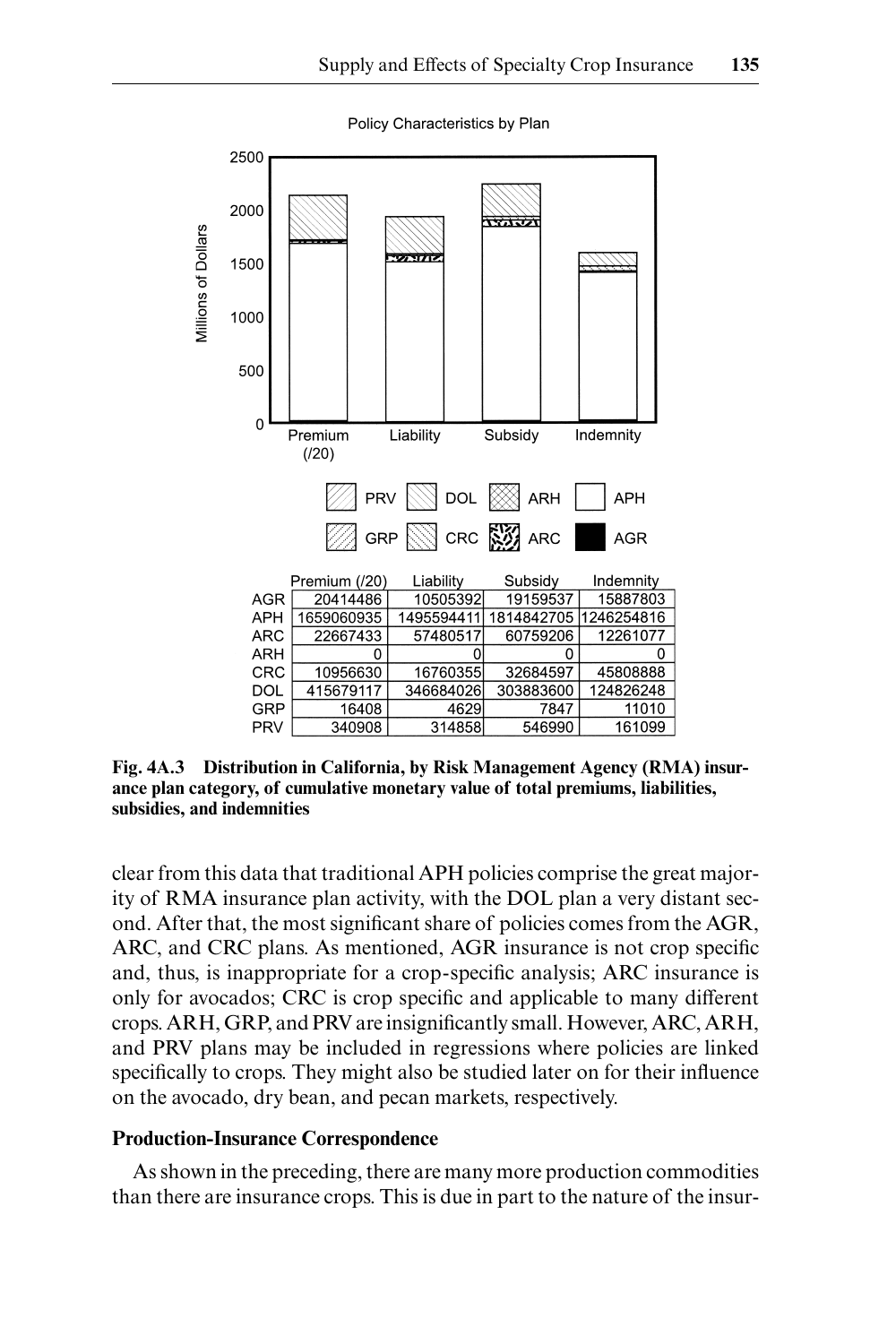

Policy count by Plan

**Fig. 4A.4 Cumulative number of policies of each category sold in California since 1980**

ance crop designation (more general, spanning several production commodities) and also in part to the fact that many crops are not insured. Correspondences between production and information have been established using the crop and commodity names of each respective data set. There are 100 production commodities found to correspond to fifty-six insurance crops.

All insurance crop designations encompass one or more production commodity designation, except in a few fruit crops. Tangelos, plums, and apricots have two insurance crop identities corresponding to a single production commodity (usually due to a distinction between fresh and processing grade fruit).

The other notable aspect of the link created between production and insurance information is that there are seven commodities that could not as of yet be linked with production commodities. This is due to ambiguous categories definitions (i.e., four types of insurance categories and six types of production categories for oranges). These unlinked insurance commodities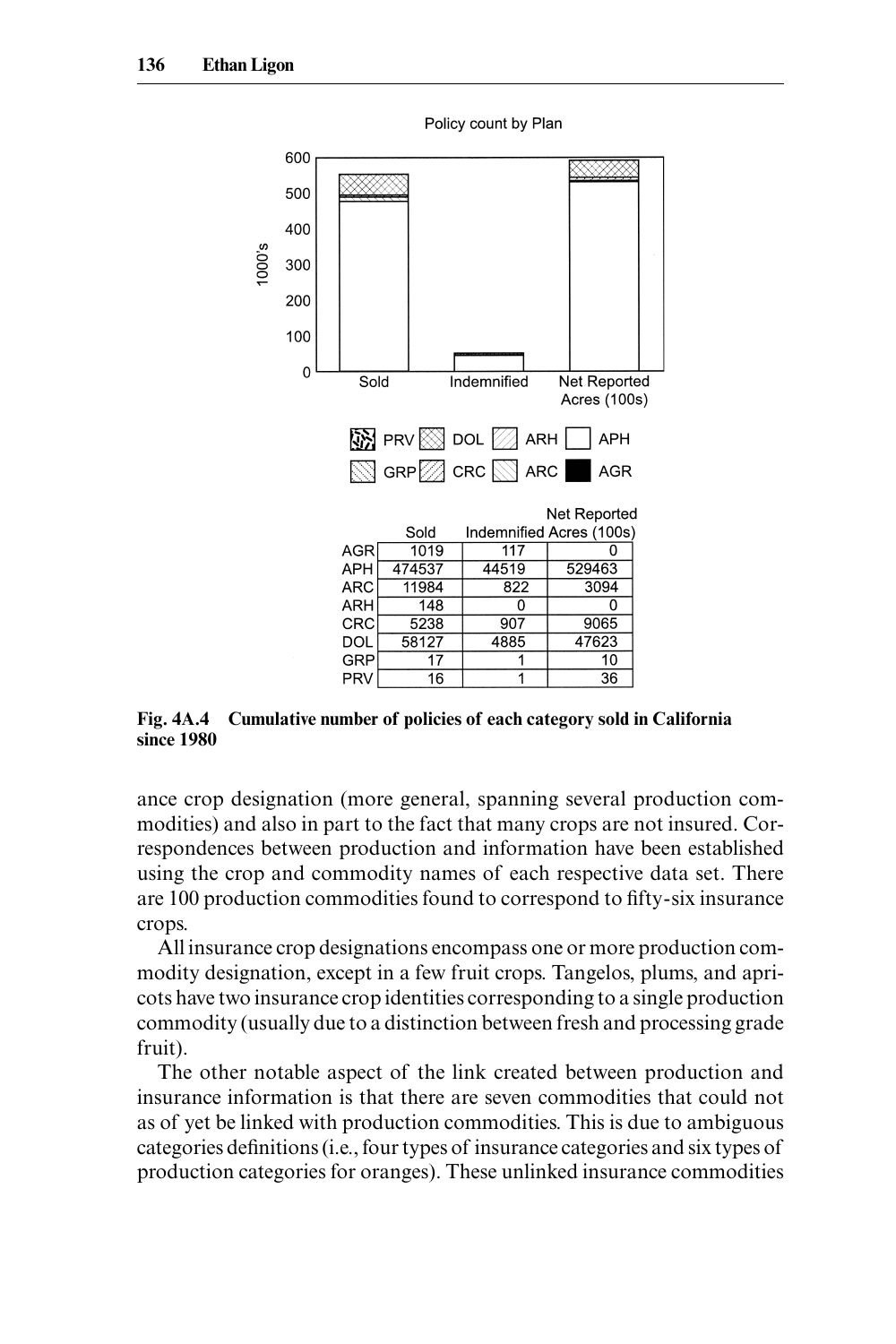

**Fig. 4A.5 Mean production value (total market value divided by number of crops) for California agricultural production**

include special citrus, processing beans, nursery (container), AGR, stonefruit, and oranges.

This correspondence permits the comparison of production of insured crops to production of uninsured crops. Figure 4A.5 shows that mean production value of insured crops is above that of uninsured crops over the entire thirty- year period analyzed; overall growth of market value of insured crops is also greater than for uninsured crops (although this may not necessarily be true for percent growth).

## **Appendix B** *List of Specialty and Nonspecialty Crops*

## **Specialty Crops**

Almonds Apples Avocado/mango trees (Florida) Avocados **Blueberries** Canning beans Citrus trees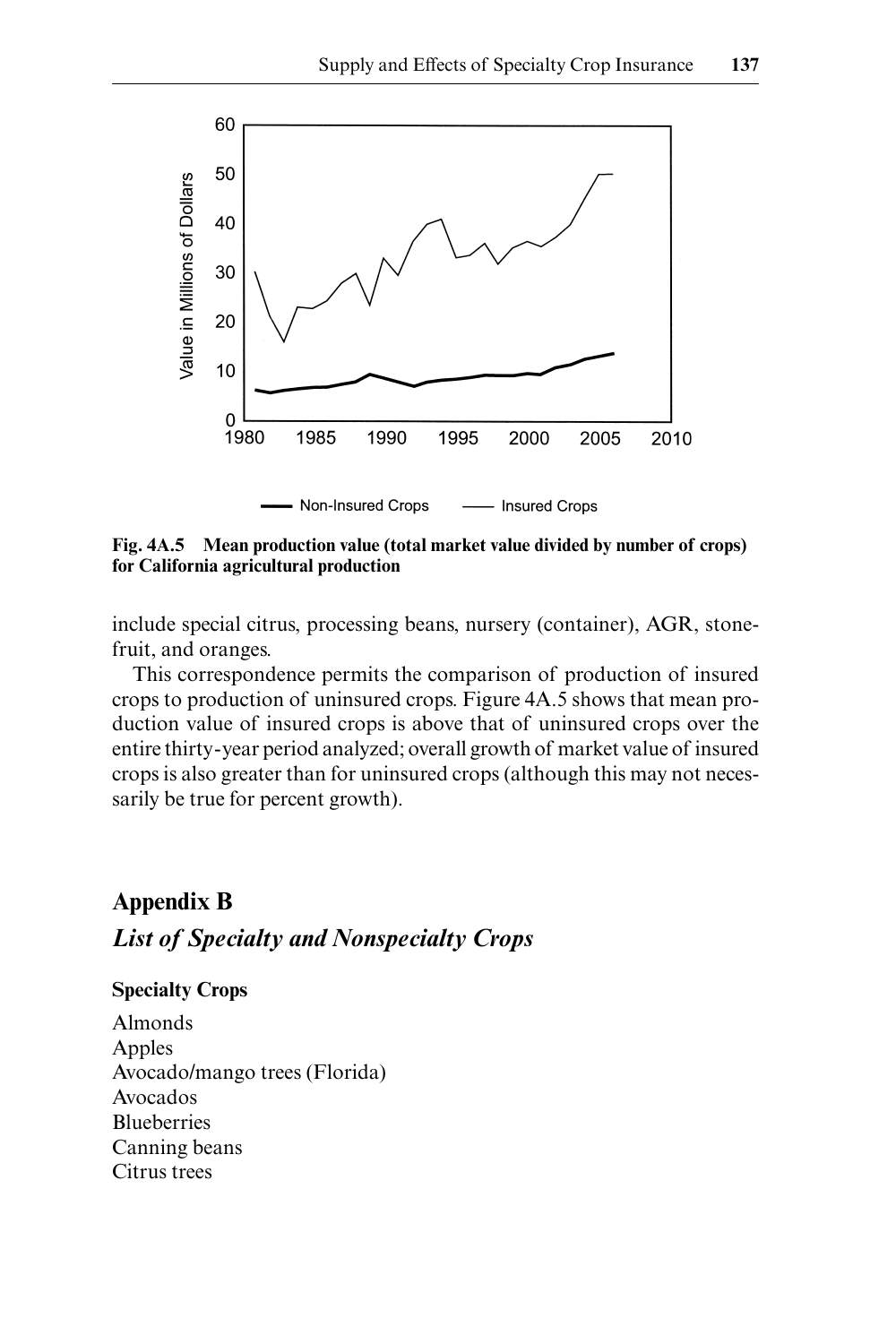Citrus **Cranberries** Dry beans Dry peas Figs Florida fruit trees Grapes (table) Grapes (wine) Green peas Macadamia nuts Macadamia trees Nursery Onions Peaches Pears Pecans Peppers (fresh) Plums Popcorn Potatoes Prunes Raisins Stonefruit Sweet corn (fresh) Sweet corn (processing) Tomatoes (fresh) Sweet potatoes Tomatoes (processing) Walnuts **Nonspecialty Crops** Barley Canola Corn Cotton Extra long staple cotton Flaxseed Forage production Forage seeding Grain sorghum Hybrid corn seed

Millet

Peanuts

Rice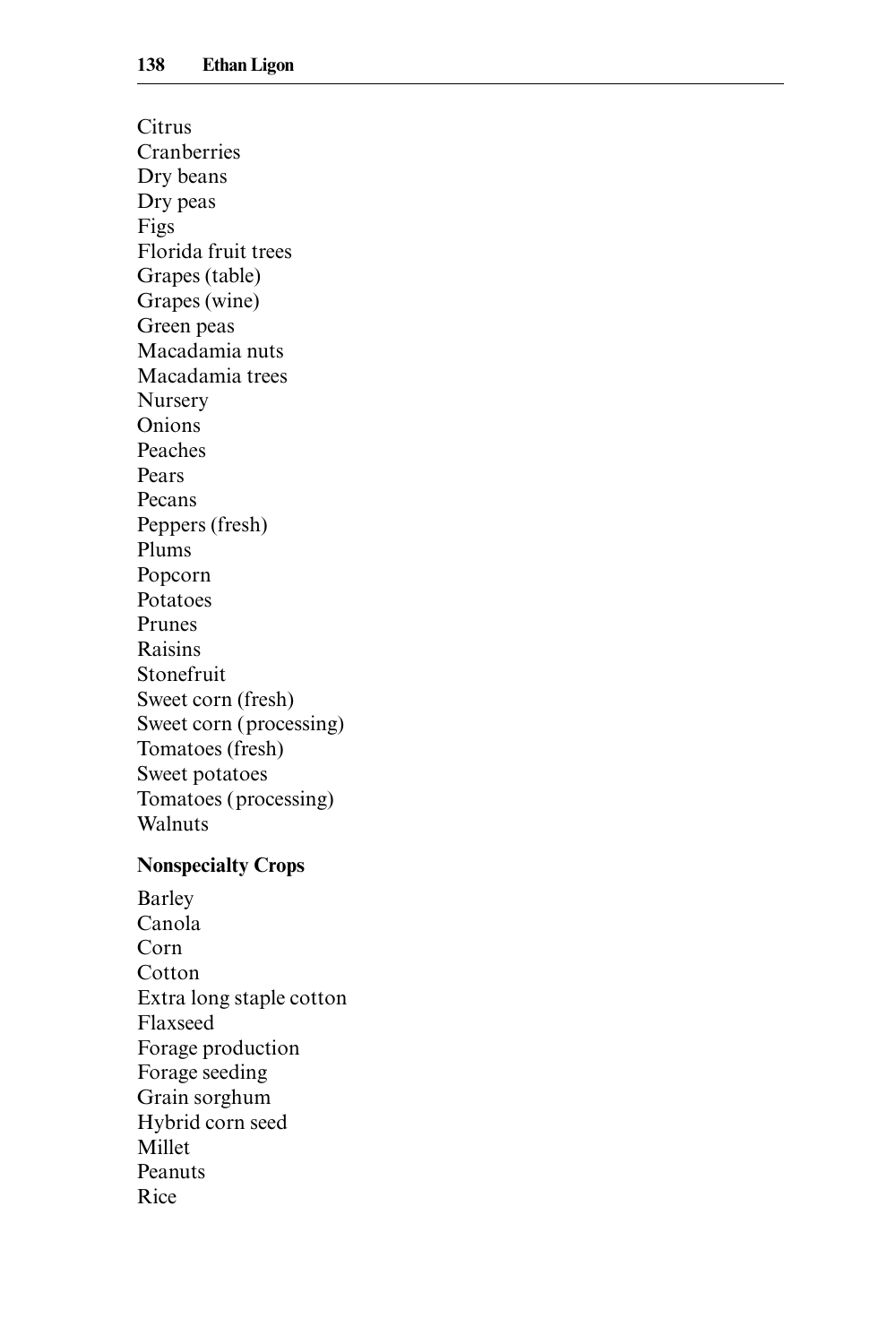Rye **O**ats Safflower Soybeans Sugarbeets Sugarcane **Sunflowers** Hybrid sorghum seed Tobacco Wheat

## **Appendix C** *Integration of RMA Crop Value List*

One such list assembled by the RMA using crop value data from 2005 and 2006 was made available by the RMA correspondent for the previously stated research purposes.<sup>14</sup> The list included information on crops at all stages in the insurance policy process, from those at full regulatory status (those already insured) to those not yet being considered for new policies, and everything in between. However, because the informal list contained data for uninsured crops as well as for insured crops, many crops could not be identified with the unique FCIC crop codes that have been previously used to organize crop information in the research database and to define a correspondence between RMA policy information and NASS production and price information. Indeed, no numeric identifiers were used at all in the list provided. In addition, there were several critical discrepancies and complications that must be resolved before integrating the list information into the database:

- The national crop values reported do not correspond to NASS nationwide reported crop values (only a few were checked, and some were off by 50 percent but not by orders of magnitude). Because the list is signifi cant for this research as an indicator of relative crop value as considered by the RMA, this may not be considered significant.
- One third of the listed crops are missing crop value information for 2006. According to the RMA correspondent, the incompletion of some columns can be considered insignificant. In this case, it may be preferable to use only the 2005 crop value data in order to generate a relative ranking of crops by value.

14. This section drawn from the thesis of Alana LeMarchand.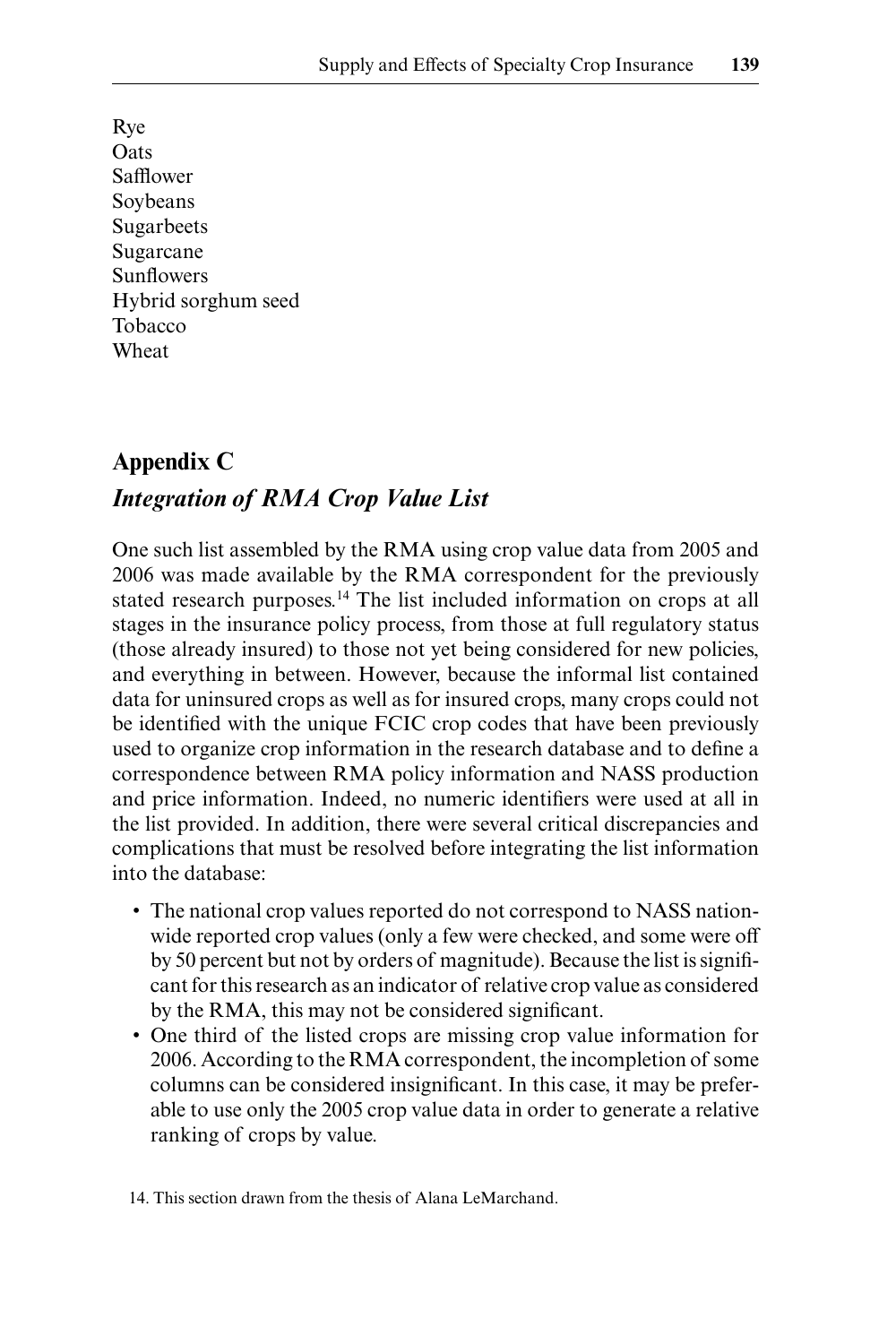- Three of the crops contained no crop value data whatsoever (for either year). These crops were chicory, collard greens, and kale. The latter two crops are grown in California, so it remains to be determined whether these crops should be thrown out of the list. For now, they will be dropped from the list as insignificant in determining rank by crop value because they comprise less than 2 percent of the 163 observations.
- A few high- value crops were aggregated in the list. Notably, citrus fruit (all oranges, grapefruit, etc.), citrus trees (a pilot in Florida), dry beans (limas, red, navy, etc.), and floriculture (all nonbulb flowers). To appropriately integrate this data into a new table in the existing database, all crops corresponding to each of these categories would need to have the same ranking (or to be aggregated as a single crop to reflect the RMA's consideration of them as a single crop. This is generally typical of RMA reporting compared to NASS reporting: an RMA policy of a certain general crop name will generally correspond to apply to several NASS commodities. It is important to note, however, that there were crops that were subject to aggregation even among varying RMA crop policies, namely citrus fruit and peaches.
- Several crops in the nationwide list are not grown in California and, thus, are not present in the current database. Because these crops will not be significant in the research beyond determining a nationwide crop value rank, they will not be tied or added to the current FCIC and NASS crop lists in the database. Their crop code will be marked null in the database, indicating that they are not California crops.

An initial version of the list has been generated using the preceding modifications. For simplicity's sake, we create a third unique identifier in addition to the NASS and FCIC codes in order to capture the aggregation described in the preceding.

Correspondences were simple to make in most cases, but the following is a list of crops with problematic correspondences, primarily due to lack of specificity of which NASS crops are represented by these RMA crop names because the RMA uses different crop nomenclature than the NASS does (see table 4C.1).

The resulting data have been inserted as three tables with the following fields into the database (see table  $4C.2$ ).

The ID field in the first two columns represents the aggregation solution discussed in the preceding. The rank list table may be used to generate crop value rankings (as a temporary auto incremented and indexed table with a MySQL query) based on RMA status, in the event that it would be useful to include or to exclude certain status categories (such as "regulatory," which signifies crops already fully insured).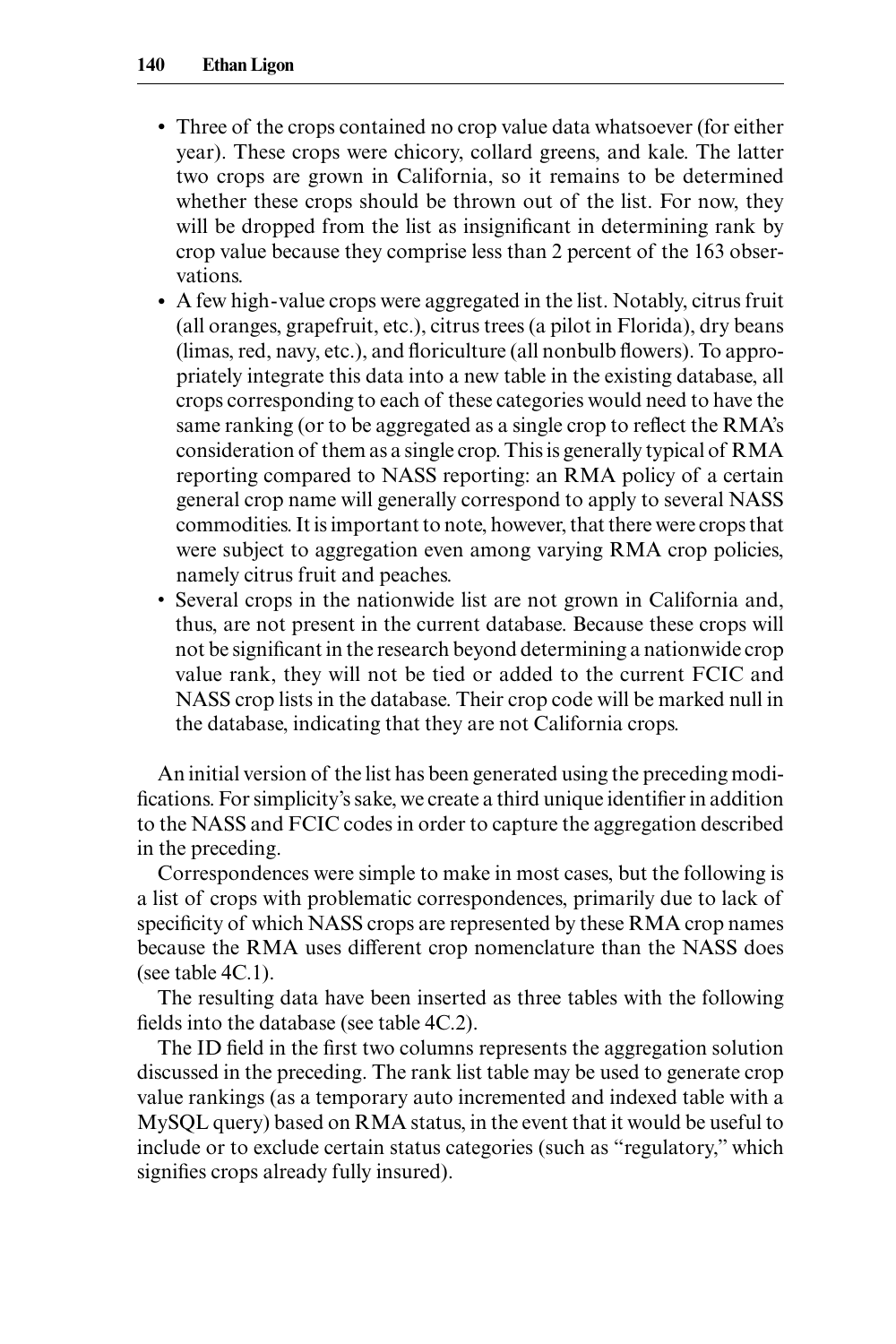|                                                 | National Agricultural Statistics Service                                 |                        |
|-------------------------------------------------|--------------------------------------------------------------------------|------------------------|
| Risk Management<br>Agency crop name             | names                                                                    | codes                  |
| Corn                                            | Corn grain                                                               | 111991                 |
| Forage                                          | Pasture forage miscellaneous                                             | 194799                 |
| Forage seeding                                  | Hay alfalfa, hay green chop                                              | 181999, 195299         |
| Hybrid seed corn                                | Corn seed                                                                | 171119                 |
| Silage: corn/sorghum<br>Sweet corn (processing, | Corn silage, sorghum silage, silage<br>Not distinct from "fresh" in NASS | 111992, 114992, 195199 |
| instead of fresh)                               | data                                                                     | Null                   |
| Trees                                           | No evident correspondence                                                | Null                   |

#### **Table 4C.1**

*Note:* Null indicates crop not grown in California.

| Table Name                  |                               |               |  |  |
|-----------------------------|-------------------------------|---------------|--|--|
| rank_ID                     | rank_list                     | rank_status   |  |  |
| ID<br>ins_code<br>prod_code | ID<br>status<br>value<br>name | codep<br>name |  |  |

## **Table 4C.2**

## **References**

- Gardner, B., and R. Kramer. 1986. "Experience with Crop Insurance Programs in the United States." In *Crop Insurance for Agricultural Development,* edited by P. Hazell, C. Pomareda, and A. Valdes, 211–12. Baltimore: Johns Hopkins University Press.
- General Accounting Office. 1999. *Crop Insurance: USDA's Progress in Expanding Insurance for Specialty Crops.* GAO/RCED 99-67, April. Report to the Ranking Minority Member, Subcommittee on Risk Management, Research, and Specialty Crops, Committee on Agriculture, House of Representatives. Washington, DC: General Accounting Office.

———. 2007. *Crop Insurance: Continuing Efforts Are Needed to Improve Program*  Integrity and Ensure Program Costs Are Reasonable. GAO 07-819T, May. Washington, DC: General Accounting Office.

- Glauber, J. 2004. "Crop Insurance Reconsidered." *American Journal of Agricultural Economics* 86 (5): 1179–95.
- O'Donoghue, E., M. Roberts, and N. Key. 2009. "Did the Federal Crop Insurance Reform Act Alter Farm Enterprise Diversification?" Journal of Agricultural Eco*nomics* 60 (1): 80-104.
- Risk Management Agency. 2009. *A History of the Crop Insurance Program.* Washington, DC: Risk Management Agency.